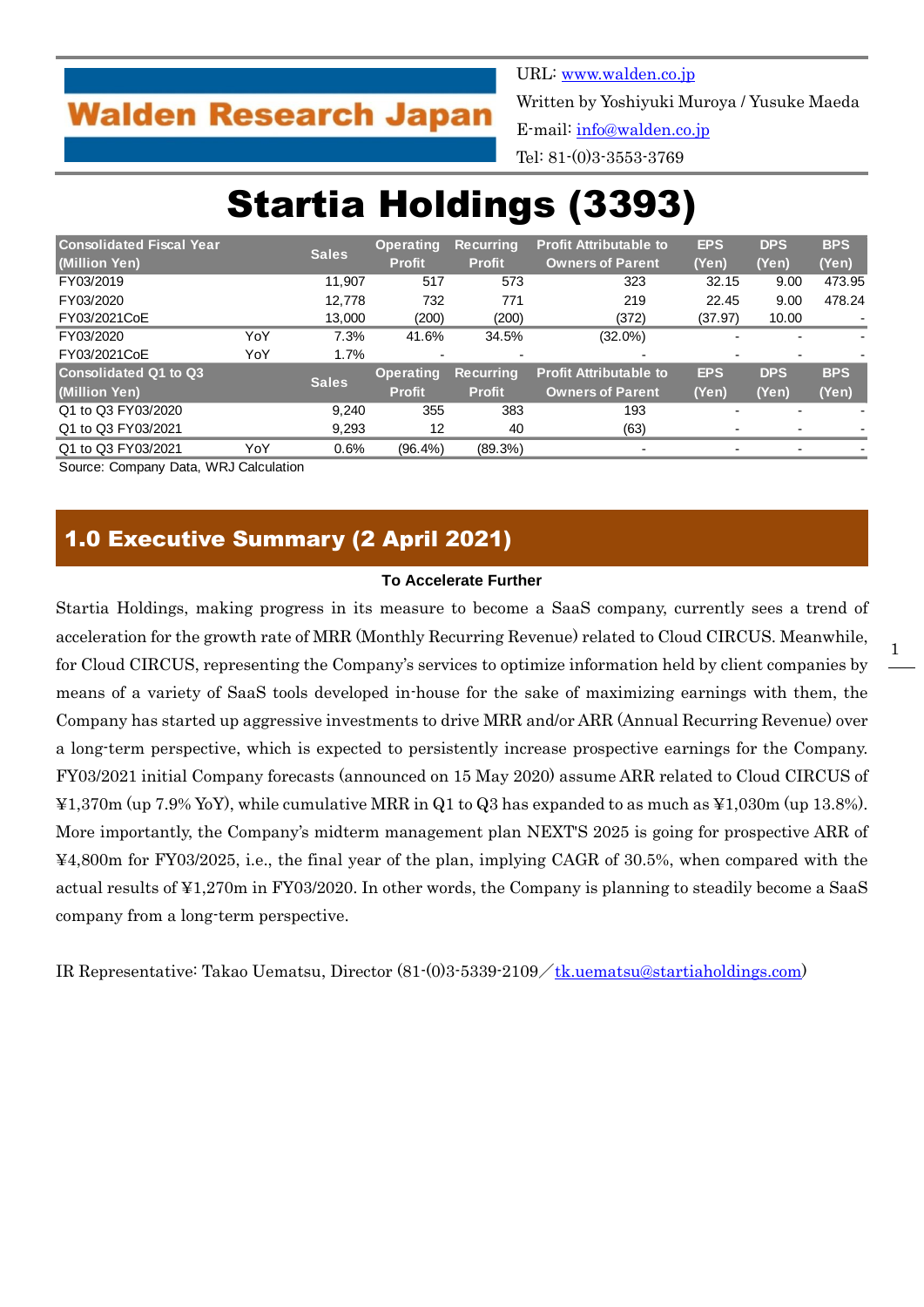## 2.0 Company Profile

|                          | <b>Humanly Coping with Cutting Edge Technology</b>                                |
|--------------------------|-----------------------------------------------------------------------------------|
| <b>Company Name</b>      | Startia Holdings, Inc.                                                            |
|                          | <b>Company Website</b>                                                            |
|                          | startia holdings<br><b>IR</b> Information                                         |
|                          | <b>Share Price (Japanese)</b>                                                     |
| Established              | 21 February 1996                                                                  |
| Listing                  | 28 February 2014: Tokyo Stock Exchange 1st section (ticker: 3393)                 |
|                          | 20 December 2005: Tokyo Stock Exchange Mothers                                    |
| Capital                  | ¥824m (as of the end of December 2020)                                            |
| No. of Shares            | 10,240,400 shares, including 82 treasury shares (as of the end of December 2020,  |
|                          | the number of treasury shares: after excluding 364,500 shares held by trust       |
|                          | accounts related to Board Benefit Trusts)                                         |
| Main Features            | Upfront investments in Cloud CIRCUS to grow fast                                  |
|                          | Having pulled out of outright sale and focused on pursuing MRR and/or ARR         |
|                          | Long-term growth also for IT infrastructure building for smaller business         |
| <b>Business Segments</b> | I. Digital Marketing Business                                                     |
|                          | II. IT Infrastructure Business                                                    |
|                          | III. CVC Business                                                                 |
|                          | <b>IV.</b> Overseas Business                                                      |
| <b>Top Management</b>    | Representative Director, President and Group CEO: Hideyuki Hongo                  |
| Shareholders             | Hideyuki Hongo 40.38%, Hikari Tsushin 9.36%, Akira Saiga 4.88%, Custody Bank      |
|                          | of Japan, TrustE 3.70% (as of the end of September 2020, but for treasury shares) |
| <b>Head Office</b>       | Shinjuku-ku, Tokyo, JAPAN                                                         |
| No. of Employees         | Consolidated: 707, Unconsolidated: 38 (as of the end of September 2020)           |
|                          |                                                                                   |

Source: Company Data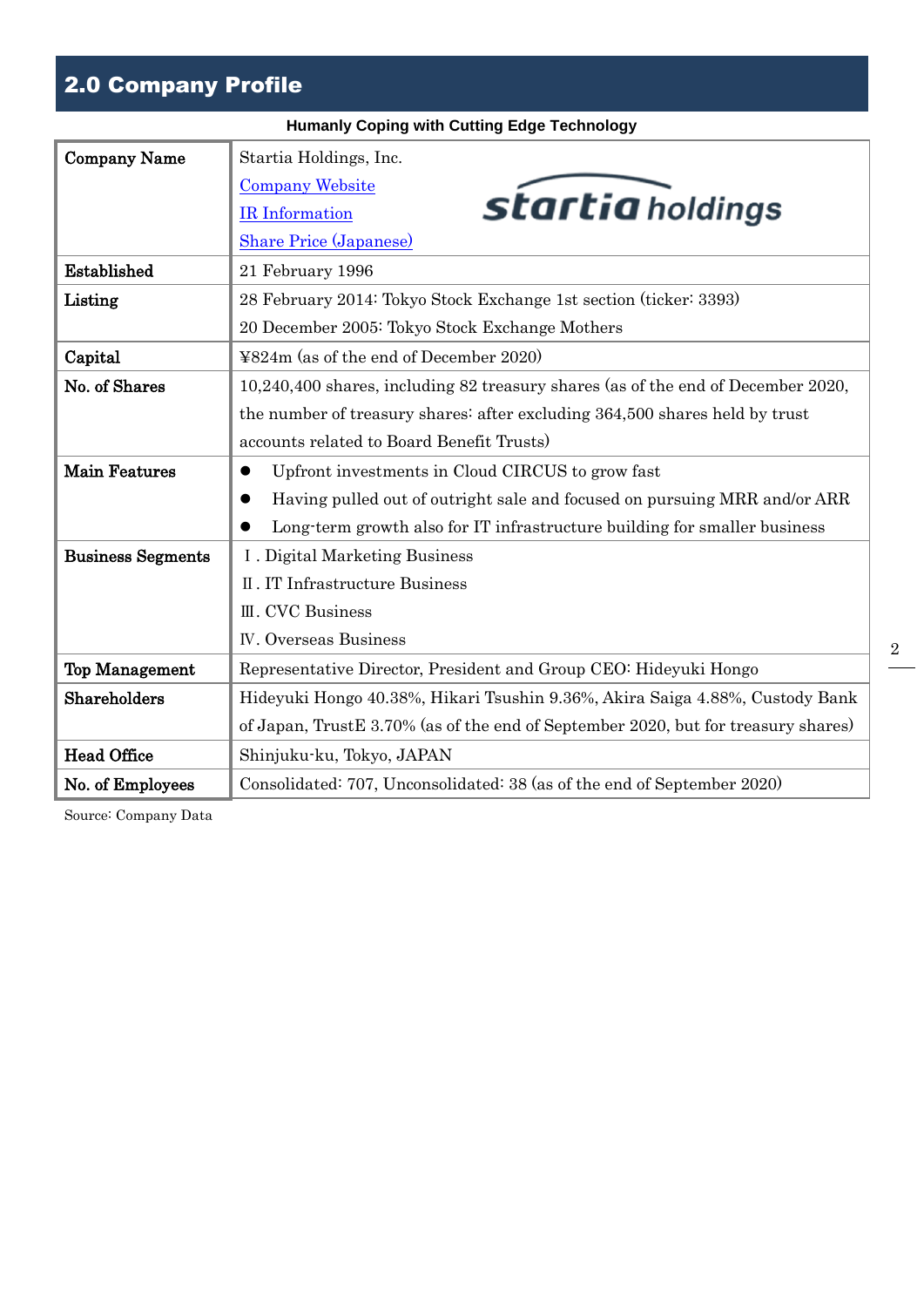## 3.0 Recent Trading and Prospects

#### **Q1 to Q3 FY03/2021**

In Q1 to Q3 FY03/2021, sales came in at ¥9,293m (up 0.6% YoY), operating profit ¥12m (down 96.4%), recurring profit ¥40m (down 89.3%) and profit attributable to owners of parent minus ¥63m (versus ¥193m during the same period of the previous year), while operating profit margin 0.1% (down 3.7% points). According to the Company, the actual results are in line with assumptions of FY03/2021 initial Company forecasts (announced on 15 May 2020). It appears that sales and earnings are running ahead on the Digital Marketing Business side, while sales had been sluggish by Q2 on the IT Infrastructure side due to the impacts stemming from COVID-19.



Source: Company Data, WRJ Calculation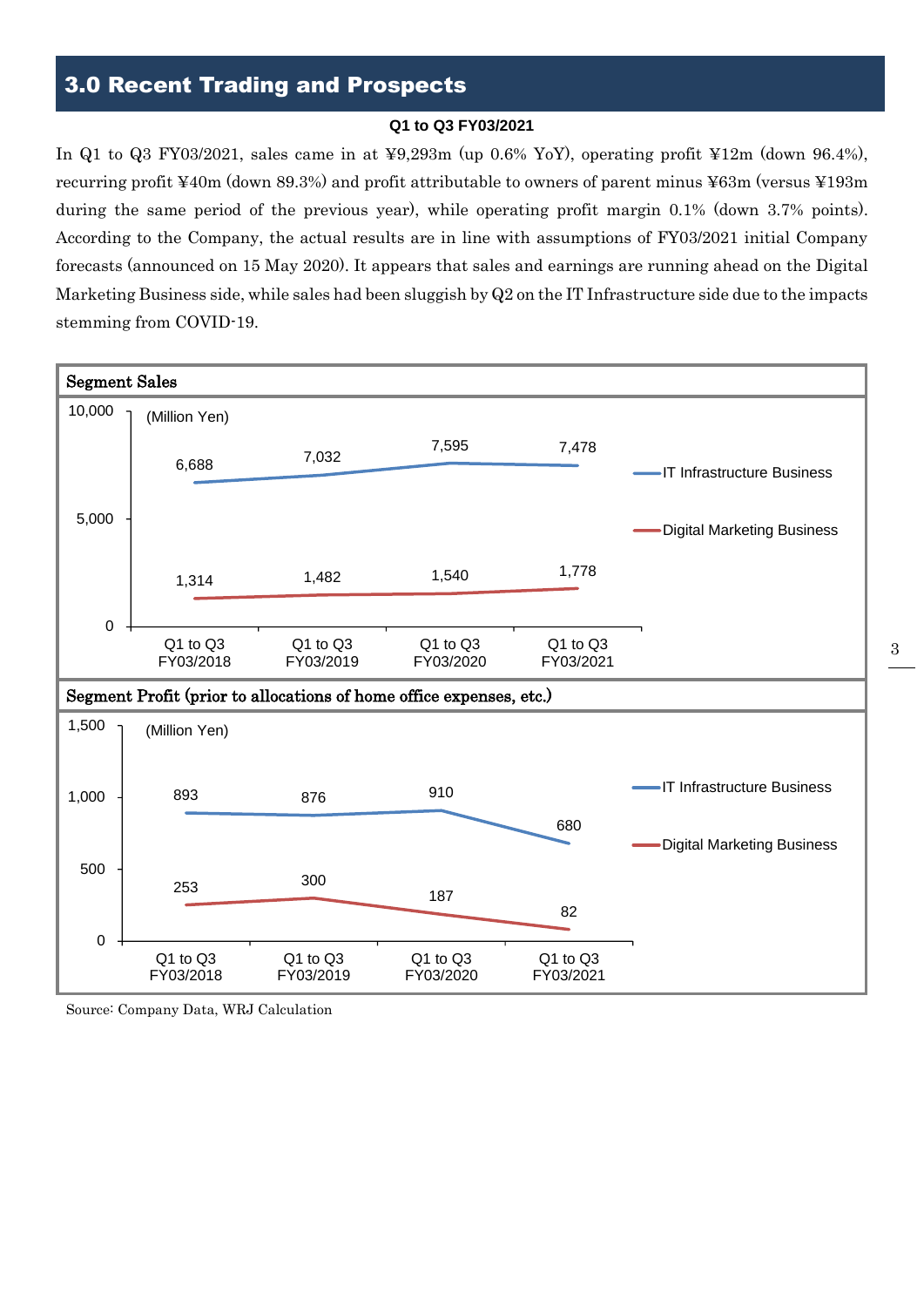By segment, Digital Marketing Business saw segment sales of ¥1,778m (up 15.4%), segment profit of ¥82m (down 56.3%) and segment profit margin of 4.6% (down 7.5% points), while IT Infrastructure Business saw segment sales of ¥7,478m (down 1.5%), segment profit of ¥680m (down 25.2%) and segment profit margin of 9.1% (down 2.9% points). With respect to segment profit here, we refer to segment profit prior to allocations of home office expenses, etc., which is disclosed in the Company's financial results briefing materials. Meanwhile, based on the data at this stage, it is implied that earnings on the IT Infrastructure Business side are established as the key sources of earnings as a whole for the Company at the moment, although all those operations have suffered from the impacts stemming from COVID-19. On the other hand, sales have increased fast on the Digital Marketing Business side despite the coronavirus pandemic. Still, earnings have come down over the same period of the previous year as the Company started up upfront investments to further drive sales for the future in earnest.

#### **Digital Marketing Business**

Cloud CIRCUS is a generic brand of diverse SaaS tools provided on the Digital Marketing Business side. In Q1 to Q3, cumulative MRR related to Cloud CIRCUS came in at ¥1,030m (up 13.8%), having accounted for 57.9% of total. At the same time, sales of front-end payments, etc. associated with this came in at ¥689m (38.8% of total), while sales of other ¥59m (3.3% of total), implying that so-called SaaS sales accounted for 96.7% of total. Sales of front-end payments, etc. comprise those of being generated by charging client companies fees on installing all those SaaS tools to begin with, fees of holding sessions for directions (optional), fees on creating websites, etc. Meanwhile, sales of other are of those not directly related to SaaS, but those of having been derived from SaaS operations.

According to the Company, Cloud CIRCUS is mainly exposed to smaller business by customer base, while representing services to optimize information held by client companies by means of a variety of SaaS tools developed in-house for the sake of maximizing earnings with them. More specifically, they are defined as services that provide solutions in domains such as Dispatch of Information, which is an issue for client companies when cultivating their new customers.



Source: Company Data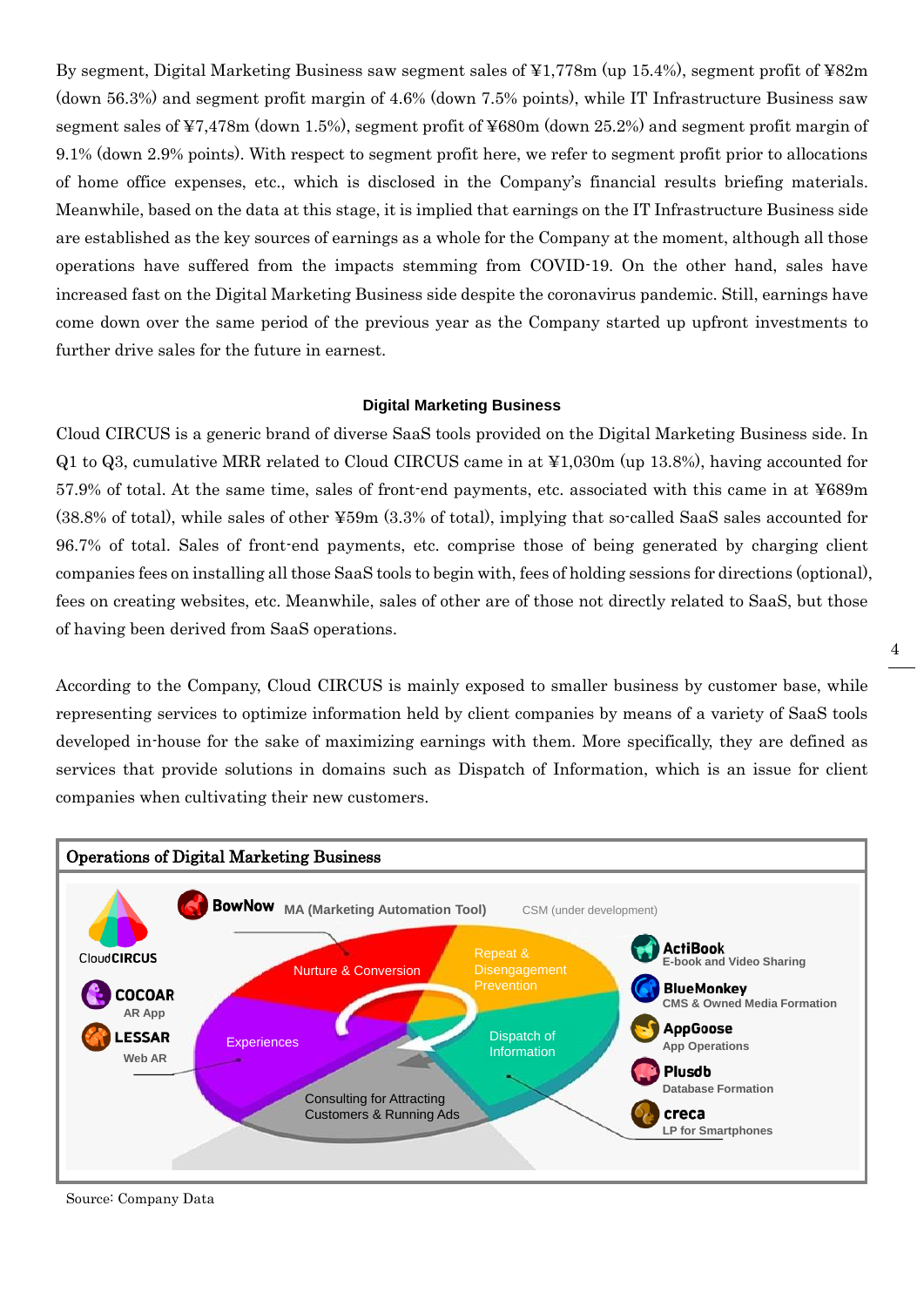Tools in the domain of Dispatch of Information include ActiBook (e-book and video sharing) and BlueMonkey (CMS & owned media formation), etc., while COCOAR (AR app) and LESSAR (AR creation software for web browsers) for the domain of Experiences (enhancing customer experience value). BowNow (marketing automation tool) is cited as a tool in the domain of Nurture & Conversion (cultivation of prospects and conversion to customers). In the domain of Repeat & Disengagement Prevention (increasing repeat orders and preventing disengagements), the Company is currently developing tools. On top of this, the Company is also involved with consulting for attracting customers & running ads, trying to actively encourage digital transformation (DX) at client companies in conjunction with all those SaaS tools. Meanwhile, the Company is now in the process of developing a linkage with platform of Cloud CIRCUS for chatbot services LAMPCHAT to have been acquired by business transfer in January 2021. The Company expects this to contribute to sales enhancement for client companies belonging to B2C in particular.

With respect to BowNow (marketing automation tool) whose adoptions have been partly promoted by making an offer of freemium plan, the Company saw the number of adoptions by client companies as many as more than 5,000 as of November 2020, while retention rate has remained high with a high reputation from client companies across the board. At the same time, the Company suggests that it is ranked number one in terms of the share as a domestic provider for the market in Japan. Meanwhile, the Company saw the number of adoptions of more than 2,000 for COCOAR (AR app), more than 2,500 for ActiBook (e-book and video sharing) and more than 1,600 for BlueMonkey (CMS & owned media formation), implying that the Company's mainstay SaaS tools have been adopted by many client companies. With respect to BlueMonkey (CMS & owned media formation), the Company is ranked third in the market for paid CMS in Japan, according to the Company.



Source: Company Data, WRJ Calculation

MRR related to Cloud CIRCUS is showing a trend of acceleration in terms of changes over the same period of the previous year during the past quarters. That is to say, cumulative MRR came in at ¥325m (up 10.5%) in Q1 (April to June), ¥339m (up 12.6%) in Q2 (July to September) and ¥366m (up 18.1%) in Q3 (October to December). Meanwhile, Yappli, Inc. running a similar business model, according to the Company, has been seeing sales growth rate even higher than MRR related to Cloud CIRCUS, while the Company is going for the same sort of growth rate after a time lag.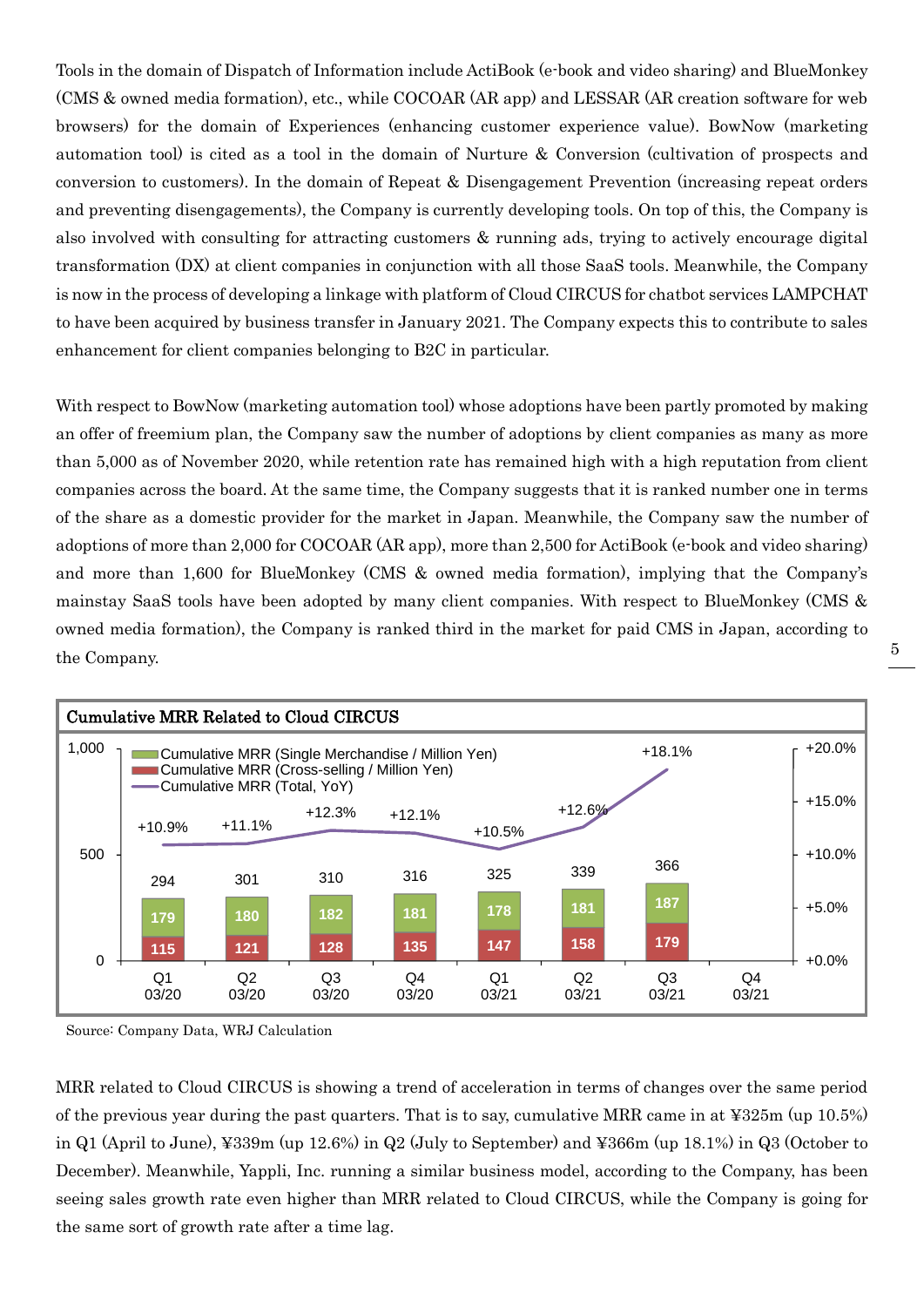It has been disclosed in [Full Year 2020 Earnings Results Presentation](https://ssl4.eir-parts.net/doc/4168/ir_material_for_fiscal_ym3/95595/00.pdf) of Yappli, Inc. that its sales during the same period were as follows: ¥540m (up 26%) in Q2 (April to June), ¥619m (up 36%) in Q3 (July to September) and ¥689m (up 51%) in Q4 (October to December). Meanwhile, the Company's midterm management plan NEXT'S 2025 assumes ARR (cumulative MRR in a year) of ¥1,370m (up 7.9%) for FY03/2021, ¥1,870m (up 36.5%) for FY03/2022 and ¥2,660m (up 42.2%) for FY03/2023. In other words, it is assumed that the rate of growth in MRR will accelerate with the passage of time, while the Company has been seeing the actual results running ahead as above-mentioned. Given this trend, the Company now suggests a possibility for itself to achieve the rate of growth as high as sales of Yappli, Inc. at the moment for MRR related to Cloud CIRCUS in a year or so.

The Company has been seeing firm demand for its MRR of client companies belonging to B2B, accounting for some 60% of total, with favorable new acquisitions and cross-selling (mainly of BowNow and BlueMonkey with a remarkable affinity between them), having resulted in the actual results as assumed in initial Company forecasts (or as assumed in midterm management plan NEXT'S 2025). In the first place, the majority of client companies belonging to B2B has not been inclined to massively suffer from the impacts stemming from COVID-19, while the background to MRR related to Cloud CIRCUS as a whole better than expected is of client companies belonging to B2C and partner companies, according to the Company.

With respect to client companies belonging to B2C, the Company has successfully developed and launched products corresponding to specific needs in this domain, while sales system having been set up. As a result, the Company has been seen new acquisitions taking off in earnest and the actual results better than expected. Meanwhile, the Company also spots another factor here that it saw a reactionary increase in demand, driven by the impacts stemming from COVID-19. It appears that the Company suffered from churn rate risen in Q1, given an exposure to client companies running business of restaurants, retail, etc., having suffered from the impacts stemming from COVID-19 quite a lot. More importantly, however, the Company now suggests that it has observed a perception starting to emerge that promotion of digital transformation (DX) is essential to survive also for all those client companies running the above-mentioned business.

For partner companies, the Company saw the actual results also better than expected. Client companies in this domain are mainly of printing companies and ad agencies which do not utilize Cloud CIRCUS for own digital marketing but for enhancement of digital marketing at their customers. According to the Company, new acquisitions have been favorable also here, while churn rate has come down. On top of this, the Company also suggests that incoming order intake is currently increasing fast.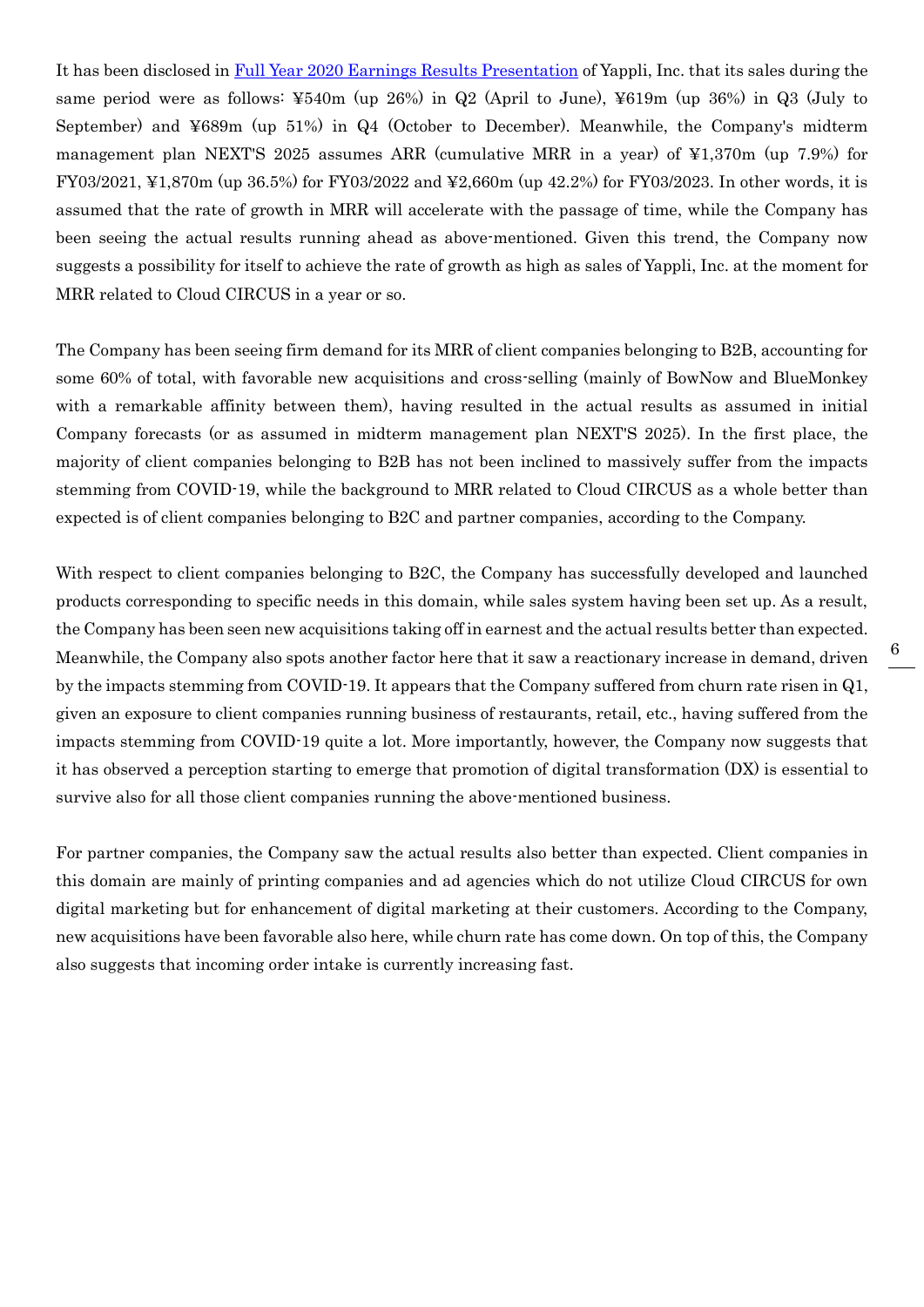Meanwhile, the Company is making progress in its upfront investments to drive prospective growth of MRR over a long-term perspective. This is nothing but a negative factor for short-term earnings. Still, such upfront investments are to bring about a high growth for the Company as assumed in the midterm management plant NEXT'S 2025. Initial Company forecasts assume spending on advertising of ¥500m and ¥700m for development, while they came in at ¥251m (progressed rate of 50.2%) and ¥520m (progress rate of 74.2%), respectively, in Q1 to Q3. On a full-year basis, the Company may see a shortfall for spending on advertising, while likely to see spending on development in line. With respect to advertising, spending on TV commercials will be in line, while the Company suggests that it is seeing efficiency better than expected for advertising on the Internet to directly lead to new acquisitions. Meanwhile, the Company is spending on development with the objective of further improving the contents of services for Cloud CIRCUS through the expansion of lineup for the services and the strengthening of alignment with external solutions.



Source: Company Data, WRJ Calculation

Midterm management plan NEXT'S 2025 assumes that the Company will "actively invest to accelerate growth" in the initial three years (FY03/2021 to FY03/2023), which is positioned as a phase for "aiming to shift to a high-growth model" for earnings. In particular, a major feature of this is that the spending on advertising aimed at strengthening the branding of Cloud CIRCUS and attracting customers is to be trending upward throughout the period.

According to the Company, in order to achieve ARR in line with assumptions of midterm management plan NEXT'S 2025, it is essential to increase share in the market which Cloud CIRCUS is facing and to encourage the creation of new market at the same time. In other words, it is difficult to achieve ARR as expected simply by expanding sales to companies where the needs have risen up to the surface. Therefore, what the Company is aiming at is to promote awareness at companies that have latent needs and to make them realize that the adoption of Cloud CIRCUS is the solution for problems.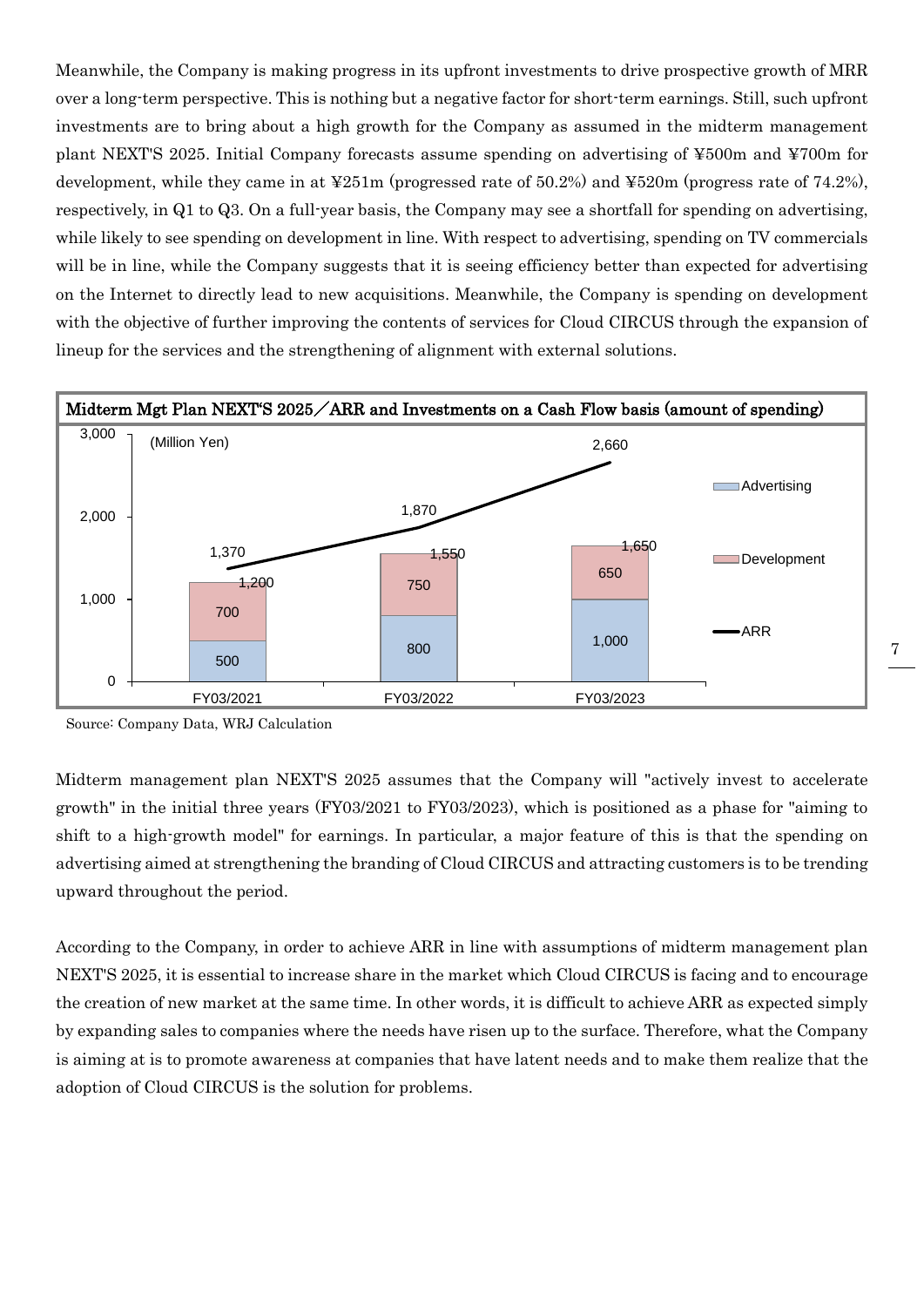For example, the Company has conducted a survey and obtained an implication that the market which Cloud CIRCUS is facing is currently on the verge of getting into so-called "chasm" in marketing terms and it is probable that latent needs may emerge in droves going forward. In other words, some leading-edge companies have already promoted digital transformation (DX) across the board, while those of low literacy for this are implied being in a direction to follow suit and needs are to rise up to the surface. The Company intends to respond to such needs by thoroughly utilizing the strengths of Cloud CIRCUS. To this end, it is essential as the first step to raise awareness of the contents of services by Cloud CIRCUS through enhancement of branding and therefore the Company has started up airing TV commercials. It should be noted that the strengths of Cloud CIRCUS are that the services are relatively easy to adopt as they are relatively inexpensive in spite of the fact that the services are of rather comprehensive, while relatively easy to operate at the same time. At the end of the day, the Company believes that this is nothing but the optimal solutions for all those companies with low literacy for digital marketing where the needs will be just emerging.

#### **IT Infrastructure Business**

On the IT Infrastructure Business side, the Company runs operations of building IT infrastructure mainly for smaller business (the number of client companies as many as 25,000 or more), where it is difficult to set up IT team and/or assign IT specialists within the Company due to limited human resources. The Company proposes optimal office environment for IT equipment and services from the perspective of client companies and provides corresponding ones with the mission of keeping in line with the healthy growth and survival of client companies. The mainstay merchandises are MFP (Multifunctional Peripheral), UTM (United Threat Management), network equipment and information & communication equipment such as business phones, while being involved with installation of all those merchandises as well as providing related maintenance services. On top of this, the Company is also involved with consistent system integration from building of servers to services related to operations and maintenances.



Source: Company Data, WRJ Calculation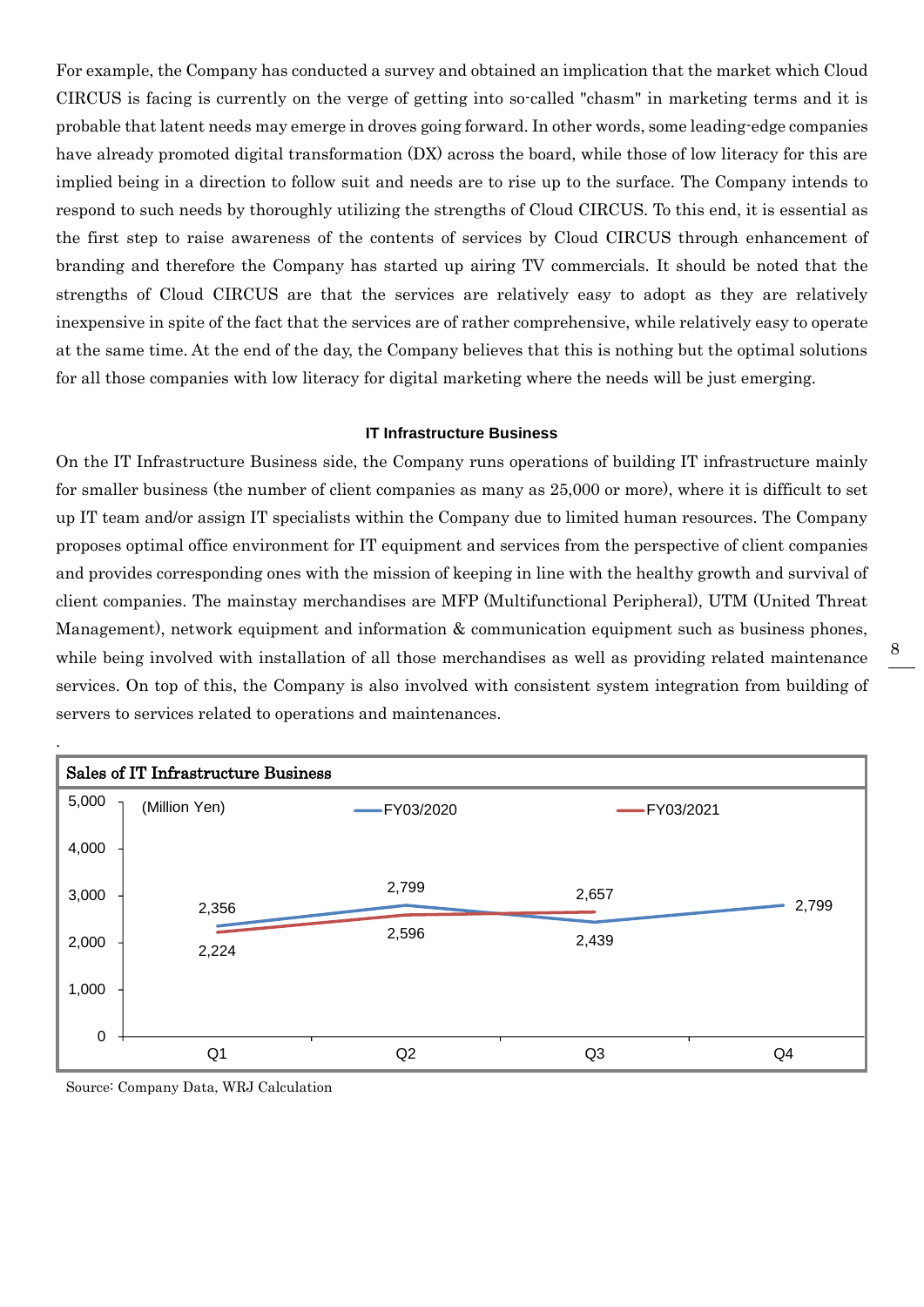In Q1 to Q3, the Company saw sales of ¥3,112m (up 2.4%) stemming from recurring fee revenues and sales of ¥4,366m (down 4.2%) stemming from outright sale. As far as trading in Q3 (October to December) is concerned, the Company saw sales of ¥1,095m (up 5.3%) stemming from recurring fee revenues and sales of ¥1,563m (up 11.6%) stemming from outright sale, having resulted in sales of ¥2,657m (up 9.0%) as a whole for the segment. That is to say, sales in Q1 to Q2 (April to September) on the IT Infrastructure Business side had inevitably remained lower than the levels during the same period of the previous year due to the impacts stemming from COVID-19, e.g., operations suspended and/or teleworking encouraged at client companies, while sales in Q3 (October to December) stemming from both recurring fee revenues and outright sale have risen over the same period of the previous year, which is implied to be attributable to the impacts stemming from COVID-19 having been rather weakened.

It appears that segment sales for Q4 are likely to continue increasing over the same period of the previous year, while the Company has suggested some concerns on earnings, which are of "counter revenues" and "BiziSUKE Denki". With respect to "counter revenues", the Company sees sales stemming from recurring fee revenues by providing maintenance services not to charge for repair and toner of MFP but for usage fees in line with the number of sheets printed instead. Now, given a prospect that teleworking at client companies may persist, the Company has a concern for such services to continue suffering from decreased usage fees going forward. Meanwhile, "BiziSUKE Denki" represents services to supply electricity as a retail electricity supplier (launched in May 2021) to see sales stemming from recurring fee revenues. Here does the Company spot a high probability to suffer from shortfall in earnings to a corresponding extent, given unexpected rise in procurement costs for electricity.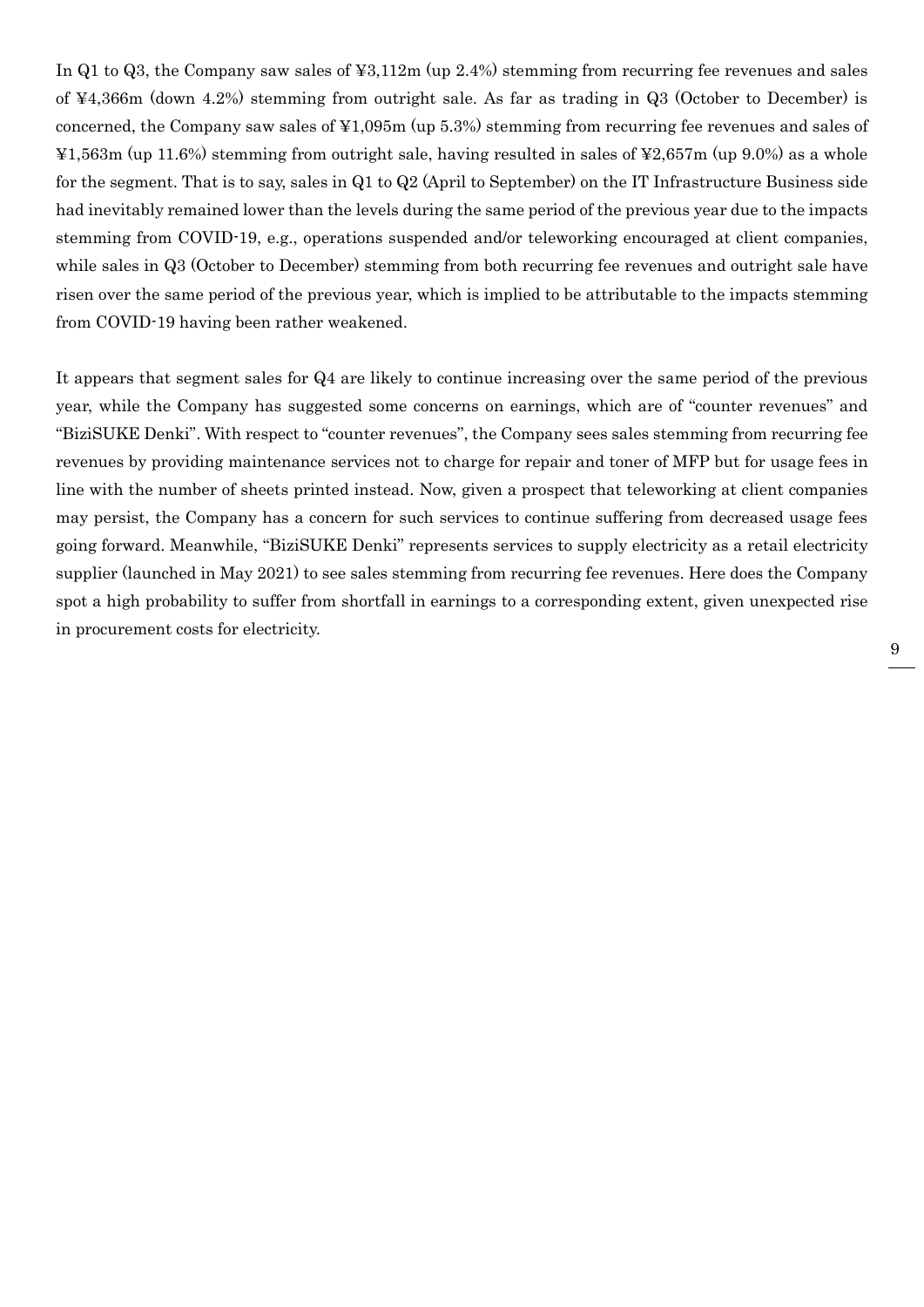## **Income Statement (Cumulative**/**Quarterly)**

| <b>Income Statement</b>                        | <b>Cons.Act</b>          | <b>Cons.Act</b> | <b>Cons.Act</b> | <b>Cons.Act</b> | <b>Cons.Act</b>          | <b>Cons.Act</b> | <b>Cons.Act</b> | <b>Cons.Act</b> |           |
|------------------------------------------------|--------------------------|-----------------|-----------------|-----------------|--------------------------|-----------------|-----------------|-----------------|-----------|
|                                                | Q <sub>1</sub>           | Q1 to Q2        | Q1 to Q3        | Q1 to Q4        | Q <sub>1</sub>           | Q1 to Q2        | Q1 to Q3        | Q1 to Q4        | YoY       |
| (Million Yen)                                  | 03/2020                  | 03/2020         | 03/2020         | 03/2020         | 03/2021                  | 03/2021         | 03/2021         | 03/2021         | Net Chg.  |
| Sales                                          | 2,873                    | 6,240           | 9,240           | 12,778          | 2,758                    | 5,976           | 9,293           |                 | $+52$     |
| Cost of Sales                                  | 1,641                    | 3,469           | 5,168           | 7,062           | 1,597                    | 3,324           | 5,147           |                 | (20)      |
| <b>Gross Profit</b>                            | 1,232                    | 2,770           | 4,071           | 5,715           | 1,160                    | 2,651           | 4,145           |                 | $+73$     |
| <b>SG&amp;A Expenses</b>                       | 1,235                    | 2,450           | 3,716           | 4,982           | 1,304                    | 2,641           | 4,132           |                 | $+416$    |
| <b>Operating Profit</b>                        | (2)                      | 320             | 355             | 732             | (143)                    | 9               | 12              |                 | (342)     |
| Non Operating Balance                          | (9)                      | 15              | 27              | 38              | 11                       | 22              | 28              |                 | $+0$      |
| <b>Recurring Profit</b>                        | (12)                     | 335             | 383             | 771             | (132)                    | 31              | 40              |                 | (342)     |
| <b>Extraordinary Balance</b>                   | $\sim$                   | $\overline{2}$  | $\overline{c}$  | (111)           | (10)                     | (13)            | (1)             |                 | (3)       |
| Profit before Income Taxes                     | (12)                     | 338             | 385             | 659             | (142)                    | 18              | 39              |                 | (345)     |
| <b>Total Income Taxes</b>                      | 20                       | 159             | 193             | 441             | (42)                     | 34              | 102             |                 | (91)      |
| NP Belonging to Non-Controlling SHs            | (1)                      | (1)             | (1)             | (1)             |                          |                 |                 |                 | $+1$      |
| <b>Profit Attributable to Owners of Parent</b> | (31)                     | 180             | 193             | 219             | (100)                    | (15)            | (63)            |                 | (256)     |
| Sales YoY                                      | $+3.3%$                  | $+8.9%$         | $+7.1%$         | $+7.3%$         | $(4.0\%)$                | (4.2%)          | $+0.6%$         |                 |           |
| <b>Operating Profit YoY</b>                    | ٠                        | $+8.6%$         | $(6.0\%)$       | $+41.6%$        |                          | $(96.9\%)$      | $(96.4\%)$      |                 |           |
| Recurring Profit YoY                           |                          | $+1.5%$         | (7.7%)          | $+34.5%$        |                          | (90.5%)         | (89.3%)         |                 |           |
| Profit Attributable to Owners of Parent YoY    |                          | $(21.1\%)$      | (26.9%)         | $(32.0\%)$      |                          |                 |                 |                 |           |
| Gross Profit Margin                            | 42.9%                    | 44.4%           | 44.1%           | 44.7%           | 42.1%                    | 44.4%           | 44.6%           |                 | $+0.5%$   |
| Sales to SG&A Expenses Ratio                   | 43.0%                    | 39.3%           | 40.2%           | 39.0%           | 47.3%                    | 44.2%           | 44.5%           |                 | $+4.2%$   |
| <b>Operating Profit Margin</b>                 | $(0.1\%)$                | 5.1%            | 3.8%            | 5.7%            | $(5.2\%)$                | 0.2%            | 0.1%            |                 | (3.7%)    |
| Recurring Profit Margin                        | (0.4% )                  | 5.4%            | 4.1%            | 6.0%            | (4.8%)                   | 0.5%            | 0.4%            |                 | (3.7%)    |
| Profit Attributable to Owners of Parent Margin | $(1.1\%)$                | 2.9%            | 2.1%            | 1.7%            | $(3.6\%)$                | (0.3%)          | (0.7%           |                 | (2.8%)    |
| Total Income Taxes∕ Profit before Income Taxes | ÷,                       | 47.3%           | 50.3%           | 66.9%           |                          | 182.4%          | 258.4%          |                 | $+208.2%$ |
|                                                |                          |                 |                 |                 |                          |                 |                 |                 |           |
|                                                |                          |                 |                 |                 |                          |                 |                 |                 |           |
| <b>Income Statement</b>                        | <b>Cons.Act</b>          | <b>Cons.Act</b> | <b>Cons.Act</b> | <b>Cons.Act</b> | <b>Cons.Act</b>          | <b>Cons.Act</b> | <b>Cons.Act</b> | <b>Cons.Act</b> |           |
|                                                | Q <sub>1</sub>           | Q <sub>2</sub>  | Q3              | Q <sub>4</sub>  | Q1                       | Q <sub>2</sub>  | Q3              | Q <sub>4</sub>  | YoY       |
| (Million Yen)                                  | 03/2020                  | 03/2020         | 03/2020         | 03/2020         | 03/2021                  | 03/2021         | 03/2021         | 03/2021         | Net Chg.  |
| <b>Sales</b>                                   | 2,873                    | 3,366           | 3,000           | 3,538           | 2,758                    | 3,217           | 3,317           |                 | $+316$    |
| Cost of Sales                                  | 1,641                    | 1,828           | 1,698           | 1,894           | 1,597                    | 1,726           | 1,823           |                 | $+124$    |
| <b>Gross Profit</b>                            | 1,232                    | 1,538           | 1,301           | 1,643           | 1,160                    | 1,490           | 1,493           |                 | $+191$    |
| SG&A Expenses                                  | 1,235                    | 1,214           | 1,266           | 1,266           | 1,304                    | 1,337           | 1,490           |                 | $+224$    |
| <b>Operating Profit</b>                        | (2)                      | 323             | 35              | 377             | (143)                    | 153             | 2               |                 | (32)      |
| Non Operating Balance                          | (9)                      | 24              | 12              | 11              | 11                       | 10              | 6               |                 | (5)       |
| <b>Recurring Profit</b>                        | (12)                     | 347             | 47              | 388             | (132)                    | 164             | 8               |                 | (38)      |
| <b>Extraordinary Balance</b>                   | $\overline{\phantom{a}}$ | $\overline{2}$  | $\blacksquare$  | (114)           | (10)                     | (3)             | 12              |                 | $+12$     |
| Profit before Income Taxes                     | (12)                     | 350             | 47              | 273             | (142)                    | 161             | 21              |                 | (26)      |
| <b>Total Income Taxes</b>                      | 20                       | 139             | 34              | 247             | (42)                     | 76              | 68              |                 | $+34$     |
| NP Belonging to Non-Controlling SHs            | (1)                      |                 |                 |                 |                          |                 |                 |                 |           |
| <b>Profit Attributable to Owners of Parent</b> | (31)                     | 211             | 13              | 26              | (100)                    | 84              | (47)            |                 | (61)      |
| Sales YoY                                      | $+3.3%$                  | $+14.2%$        | $+3.7%$         | $+7.8%$         | $(4.0\%)$                | (4.4%)          | $+10.6%$        |                 |           |
| <b>Operating Profit YoY</b>                    |                          | $+25.4%$        | (57.7%)         | +170.9%         |                          | (52.4%)         | (91.7%)         |                 |           |
| Recurring Profit YoY                           |                          | $+23.7%$        | $(44.0\%)$      | $+145.2%$       |                          | (52.7%)         | $(81.1\%)$      |                 |           |
| Profit Attributable to Owners of Parent YoY    | ٠                        | $+27.0%$        | (63.3%)         | $(54.9\%)$      | $\overline{\phantom{a}}$ | (59.9%)         |                 |                 |           |
| Gross Profit Margin                            | 42.9%                    | 45.7%           | 43.4%           | 46.5%           | 42.1%                    | 46.3%           | 45.0%           |                 | $+1.6%$   |
| Sales to SG&A Expenses Ratio                   | 43.0%                    | 36.1%           | 42.2%           | 35.8%           | 47.3%                    | 41.6%           | 44.9%           |                 | $+2.7%$   |
| <b>Operating Profit Margin</b>                 | $(0.1\%)$                | 9.6%            | 1.2%            | 10.7%           | $(5.2\%)$                | 4.8%            | 0.1%            |                 | $(1.1\%)$ |
| <b>Recurring Profit Margin</b>                 | (0.4% )                  | 10.3%           | 1.6%            | 11.0%           | (4.8%)                   | 5.1%            | 0.3%            |                 | $(1.3\%)$ |
| Profit Attributable to Owners of Parent Margin | $(1.1\%)$                | 6.3%            | 0.4%            | 0.7%            | $(3.6\%)$                | 2.6%            | (1.4%)          |                 | $(1.9\%)$ |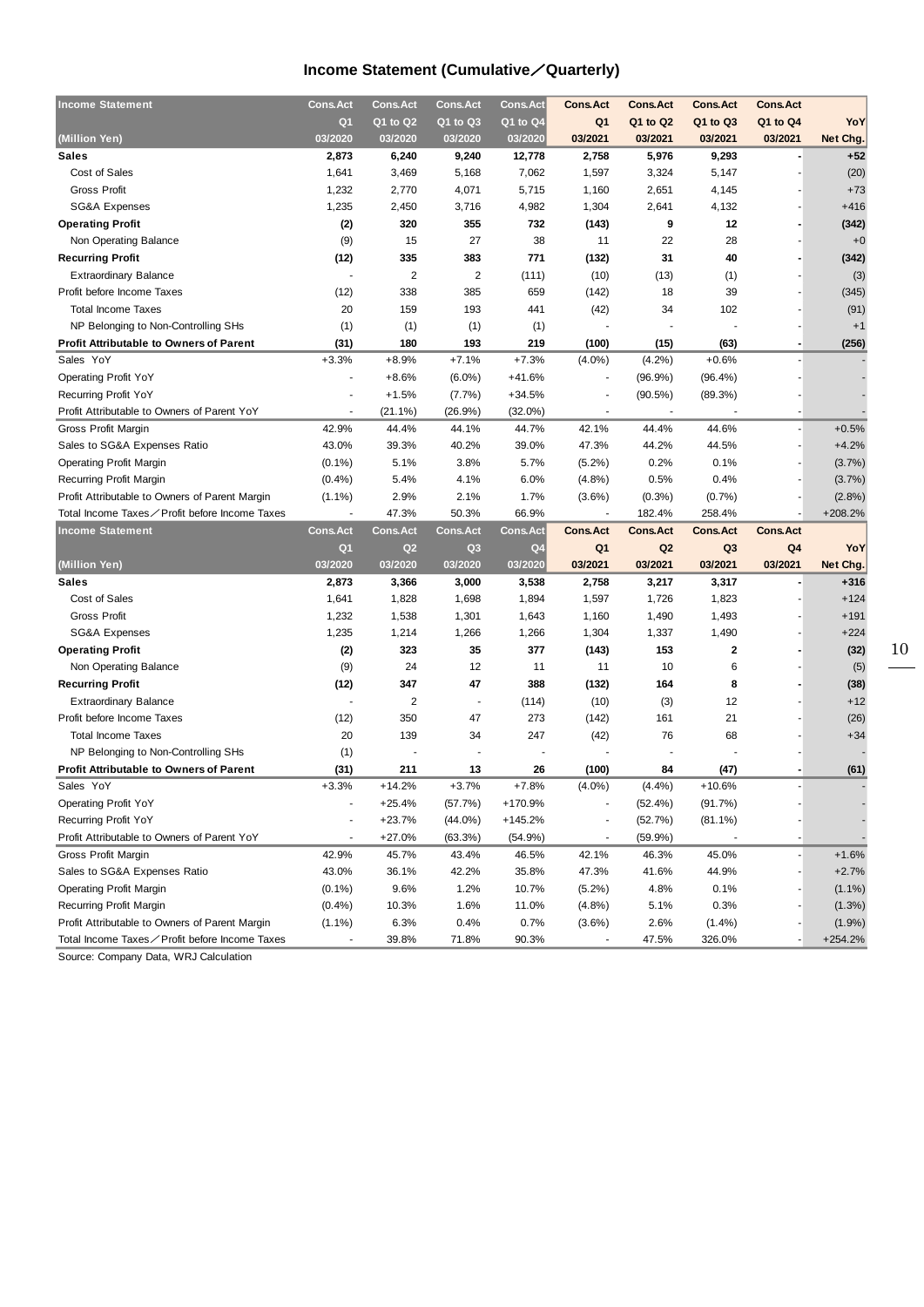## **Segmented Information (Cumulative**/**Quarterly)**

| <b>Segmented Information</b>            | <b>Cons.Act</b>          | <b>Cons.Act</b>  | <b>Cons.Act</b>  | <b>Cons.Act</b> | <b>Cons.Act</b> | <b>Cons.Act</b> | <b>Cons.Act</b> | <b>Cons.Act</b> |                |
|-----------------------------------------|--------------------------|------------------|------------------|-----------------|-----------------|-----------------|-----------------|-----------------|----------------|
|                                         | Q <sub>1</sub>           | $Q1$ to $Q2$     | Q1 to Q3         | Q1 to Q4        | Q <sub>1</sub>  | Q1 to Q2        | Q1 to Q3        | Q1 to Q4        | YoY            |
| (Million Yen)                           | 03/2020                  | 03/2020          | 03/2020          | 03/2020         | 03/2021         | 03/2021         | 03/2021         | 03/2021         | Net Chg.       |
| <b>Digital Marketing Business</b>       | 465                      | 1,006            | 1,540            | 2,257           | 520             | 1,131           | 1,778           |                 | $+237$         |
| IT Infrastructure Business              | 2,356                    | 5,156            | 7,595            | 10,395          | 2,224           | 4,820           | 7,478           |                 | (117)          |
| <b>CVC Business</b>                     |                          | ÷.               | $\mathbf 0$      | $\mathbf 0$     | ä,              | ÷.              | $\pmb{0}$       |                 | $+0$           |
| <b>Overseas Business</b>                | 48                       | 73               | 99               | 121             | 13              | 24              | 35              |                 | (64)           |
| Other                                   | $\overline{2}$           | 3                | 3                | 4               |                 |                 |                 |                 | (3)            |
| <b>Sales</b>                            | 2,873                    | 6,240            | 9,240            | 12,778          | 2,758           | 5,976           | 9,293           |                 | $+52$          |
| <b>Digital Marketing Business</b>       | (50)                     | (13)             | (3)              | 137             | 10              | 40              | (69)            |                 | (65)           |
| IT Infrastructure Business              | (1)                      | 291              | 302              | 598             | (154)           | (13)            | 166             |                 | (135)          |
| <b>CVC Business</b>                     | (0)                      | (0)              | (0)              | (51)            | (0)             | (12)            | (12)            |                 | (11)           |
| <b>Overseas Business</b>                | 20                       | 9                | $\overline{7}$   | 3               | (11)            | (21)            | (31)            |                 | (39)           |
| Other                                   | (7)                      | (13)             | (14)             | (14)            |                 |                 |                 |                 | $+14$          |
| <b>Segment Profit</b>                   | (39)                     | 272              | 290              | 673             | (155)           | (6)             | 53              |                 | (237)          |
| Adjustments                             | 36                       | 47               | 64               | 59              | 11              | 16              | (40)            |                 | (105)          |
| <b>Operating Profit</b>                 | (2)                      | 320              | 355              | 732             | (143)           | 9               | 12              |                 | (342)          |
| <b>Digital Marketing Business</b>       | $(10.9\%)$               | (1.4%)           | (0.2%)           | 6.1%            | 2.1%            | 3.6%            | $(3.9\%)$       |                 | $(3.6\%)$      |
| IT Infrastructure Business              | $(0.0\%)$                | 5.6%             | 4.0%             | 5.8%            | $(7.0\%)$       | (0.3%)          | 2.2%            |                 | (1.8%          |
| <b>CVC Business</b>                     |                          |                  | (178.4%)         |                 |                 |                 | $(4, 285.1\%)$  |                 | $(4, 106.6\%)$ |
| <b>Overseas Business</b>                | 41.6%                    | 12.7%            | 7.5%             | 2.5%            | (82.6%)         | (87.8%)         | $(89.6\%)$      |                 | $(97.1\%)$     |
| Other                                   | $(290.4\%)$              | $(398.1\%)$      | $(396.8\%)$      | $(363.0\%)$     |                 |                 |                 |                 |                |
| <b>Operating Profit Margin</b>          | $(0.1\%)$                | 5.1%             | 3.8%             | 5.7%            | (5.2%)          | 0.2%            | 0.1%            |                 | (3.7%          |
| <b>Segmented Information</b>            | <b>Cons.Act</b>          | Cons.Act         | <b>Cons.Act</b>  | <b>Cons.Act</b> | <b>Cons.Act</b> | <b>Cons.Act</b> | <b>Cons.Act</b> | <b>Cons.Act</b> |                |
|                                         | Q <sub>1</sub>           | Q2               | Q <sub>3</sub>   | Q <sub>4</sub>  | Q <sub>1</sub>  | Q2              | Q <sub>3</sub>  | Q <sub>4</sub>  | YoY            |
| (Million Yen)                           | 03/2020                  | 03/2020          | 03/2020          | 03/2020         | 03/2021         | 03/2021         | 03/2021         | 03/2021         | Net Chg.       |
| Digital Marketing Business              | 465                      | 540              | 534              | 717             | 520             | 610             | 646             |                 | $+112$         |
| IT Infrastructure Business              | 2,356                    | 2,799            | 2,439            | 2,799           | 2,224           | 2,596           | 2,657           |                 | $+218$         |
| <b>CVC Business</b>                     |                          |                  | $\mathbf 0$      |                 |                 | $\overline{a}$  | $\mathbf 0$     |                 | $+0$           |
| <b>Overseas Business</b>                | 48                       | 25               | 25               | 21              | 13              | 10              | 11              |                 | (14)           |
| Other                                   | 2                        | $\mathbf{1}$     | $\mathbf 0$      | $\mathbf 0$     |                 |                 |                 |                 | (0)            |
| <b>Sales</b>                            | 2.873                    | 3,366            | 3,000            | 3,538           | 2,758           | 3,217           | 3,317           |                 | $+316$         |
| <b>Digital Marketing Business</b>       | (50)                     | 37               | 9                | 141             | 10              | 30              | (109)           |                 | (119)          |
| <b>IT Infrastructure Business</b>       | (1)                      | 292              | 11               | 296             | (154)           | 141             | 180             |                 | $+169$         |
| <b>CVC Business</b>                     | (0)                      | (0)              | $\mathbf 0$      | (51)            | (0)             | (12)            | 0               |                 | $+0$           |
| <b>Overseas Business</b>                | 20                       | (10)             | (1)              | (4)             | (11)            | (10)            | (10)            |                 | (8)            |
| Other                                   | (7)                      | (6)              | (1)              | $\mathbf 0$     |                 |                 |                 |                 | $+1$           |
| <b>Segment Profit</b>                   | (39)                     | 311              | 18               | 382             | (155)           | 148             | 60              |                 | $+41$          |
| Adjustments                             |                          |                  |                  |                 |                 |                 |                 |                 | (74)           |
|                                         | 36                       | 11               | 17               | (5)             | 11              | 4               | (57)            |                 |                |
| <b>Operating Profit</b>                 | (2)                      | 323              | 35               | 377             | (143)           | 153             | $\overline{2}$  |                 | (32)           |
| <b>Digital Marketing Business</b>       | $(10.9\%)$               | 6.9%             | 1.9%             | 19.7%           | 2.1%            | 4.9%            | $(17.0\%)$      |                 | $(18.9\%)$     |
| IT Infrastructure Business              | $(0.0\%)$                | 10.4%            | 0.5%             | 10.6%           | $(7.0\%)$       | 5.4%            | 6.8%            |                 | $+6.3%$        |
| <b>CVC Business</b>                     |                          |                  | 7.1%             |                 |                 | ÷.              | 13.5%           |                 | $+6.5%$        |
| <b>Overseas Business</b>                | 41.6%                    | $(43.1\%)$       | $(7.1\%)$        | $(21.1\%)$      | (82.6%)         | $(94.3\%)$      | (93.3%)         |                 | $(86.2\%)$     |
| Other<br><b>Operating Profit Margin</b> | $(290.4\%)$<br>$(0.1\%)$ | (656.6%)<br>9.6% | (382.4%)<br>1.2% | 77.5%<br>10.7%  | (5.2%)          | 4.8%            | 0.1%            |                 | $(1.1\%)$      |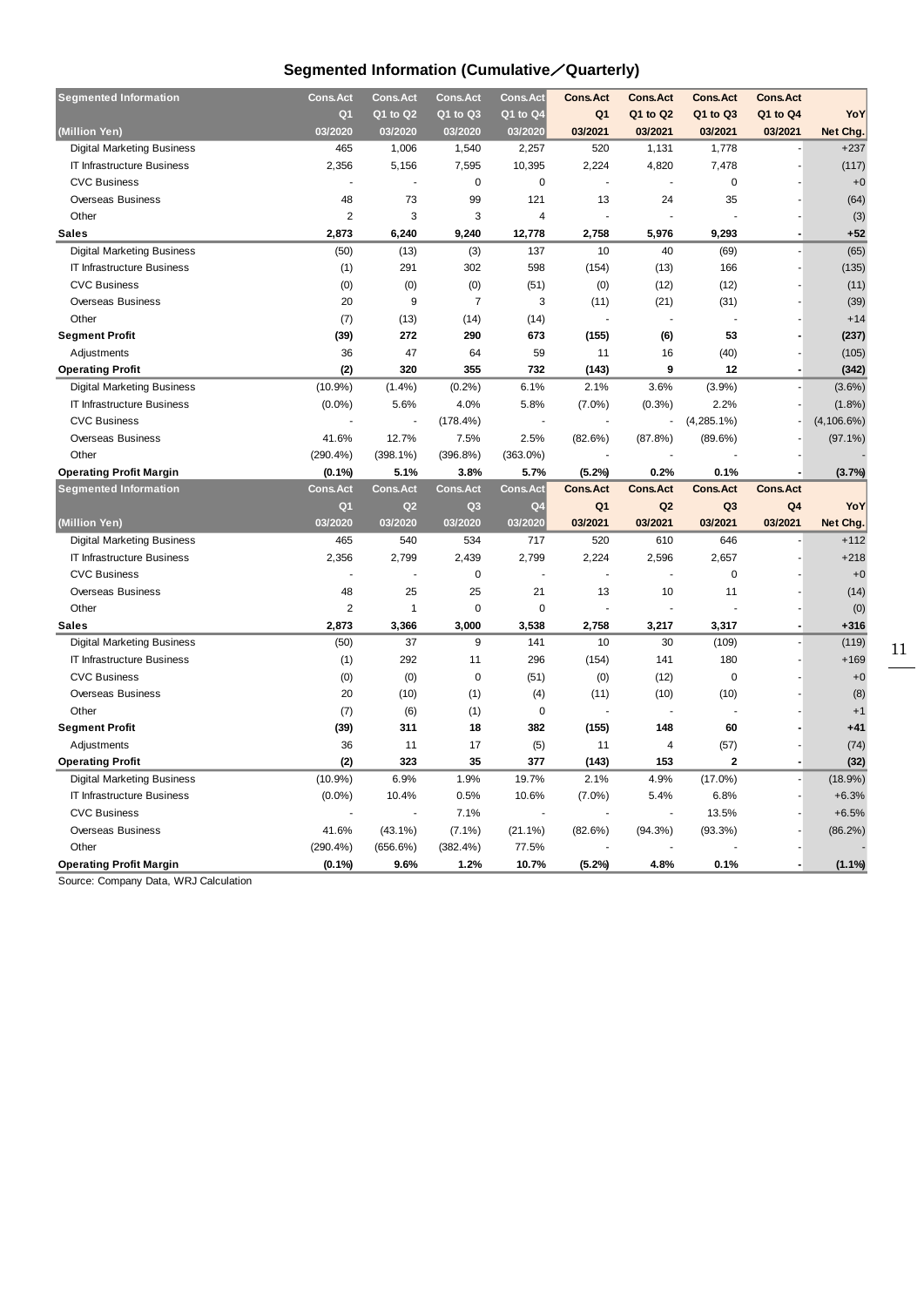## **Balance Sheet (Quarterly)**

| <b>Balance Sheet</b>                    | <b>Cons.Act</b> | Cons.Act   | <b>Cons.Act</b> | <b>Cons.Act</b> | <b>Cons.Act</b> | <b>Cons.Act</b> | <b>Cons.Act</b> | <b>Cons.Act</b>          |          |
|-----------------------------------------|-----------------|------------|-----------------|-----------------|-----------------|-----------------|-----------------|--------------------------|----------|
|                                         | Q <sub>1</sub>  | Q2         | Q3              | Q <sub>4</sub>  | Q <sub>1</sub>  | Q2              | Q <sub>3</sub>  | Q <sub>4</sub>           | YoY      |
| (Million Yen)                           | 03/2020         | 03/2020    | 03/2020         | 03/2020         | 03/2021         | 03/2021         | 03/2021         | 03/2021                  | Net Chg. |
| Cash and Deposit                        | 2,983           | 2,855      | 2,976           | 3,414           | 3,457           | 3,221           | 2,704           |                          | (271)    |
| <b>Accounts Receivables</b>             | 1,615           | 1,984      | 1,671           | 2,079           | 1,588           | 1,855           | 1,842           |                          | $+171$   |
| Inventory                               | 131             | 112        | 143             | 203             | 203             | 152             | 195             |                          | $+51$    |
| Other                                   | 487             | 523        | 395             | 489             | 352             | 488             | 598             |                          | $+202$   |
| <b>Current Assets</b>                   | 5,218           | 5,476      | 5,186           | 6,187           | 5,602           | 5,717           | 5,341           |                          | $+154$   |
| <b>Tangible Assets</b>                  | 124             | 118        | 111             | 113             | 112             | 111             | 110             |                          | (1)      |
| <b>Intangible Assets</b>                | 476             | 503        | 502             | 360             | 410             | 530             | 656             |                          | $+153$   |
| <b>Investments and Other Assets</b>     | 1,437           | 1,420      | 1,372           | 1,249           | 1,371           | 1,362           | 1,290           |                          | (81)     |
| <b>Fixed Assets</b>                     | 2,038           | 2,043      | 1,986           | 1,723           | 1,894           | 2,004           | 2,058           |                          | $+71$    |
| <b>Total Assets</b>                     | 7,256           | 7,519      | 7,173           | 7,910           | 7,497           | 7,722           | 7,399           |                          | $+225$   |
| <b>Accounts Payables</b>                | 685             | 725        | 684             | 763             | 514             | 659             | 724             |                          | $+40$    |
| Short Term Debt                         | 466             | 466        | 466             | 600             | 675             | 617             | 558             |                          | $+91$    |
| Other                                   | 879             | 999        | 837             | 1,281           | 981             | 1,125           | 1,025           |                          | $+188$   |
| <b>Current Liabilities</b>              | 2,031           | 2,191      | 1,988           | 2,644           | 2,172           | 2,401           | 2,308           |                          | $+320$   |
| Long Term Debt                          | 626             | 498        | 373             | 512             | 646             | 509             | 376             |                          | $+3$     |
| Other                                   | 70              | 77         | 83              | 52              | 76              | 89              | 75              |                          | (8)      |
| <b>Fixed Liabilities</b>                | 697             | 575        | 457             | 564             | 722             | 598             | 451             |                          | (5)      |
| <b>Total Liabilities</b>                | 2,728           | 2,767      | 2,445           | 3,208           | 2,894           | 3,000           | 2,760           |                          | $+314$   |
| <b>Shareholders' Equity</b>             | 4,354           | 4,578      | 4,569           | 4,607           | 4,457           | 4,552           | 4,484           |                          | (85)     |
| Other                                   | 173             | 172        | 157             | 93              | 144             | 169             | 153             |                          | (3)      |
| <b>Net Assets</b>                       | 4,528           | 4,751      | 4,727           | 4,701           | 4,602           | 4,722           | 4,638           |                          | (88)     |
| <b>Total Liabilities and Net Assets</b> | 7,256           | 7,519      | 7,173           | 7,910           | 7,497           | 7,722           | 7,399           | $\overline{\phantom{a}}$ | $+225$   |
| <b>Equity Capital</b>                   | 4,528           | 4,751      | 4,727           | 4,701           | 4,602           | 4,722           | 4,638           |                          | (89)     |
| <b>Interest Bearing Debt</b>            | 1,093           | 965        | 840             | 1,112           | 1,321           | 1,126           | 935             |                          | $+94$    |
| Net Debt                                | (1,889)         | (1,890)    | (2, 135)        | (2, 302)        | (2, 136)        | (2,094)         | (1,769)         |                          | $+366$   |
| <b>Equity Ratio</b>                     | 62.4%           | 63.2%      | 65.9%           | 59.4%           | 61.4%           | 61.1%           | 62.7%           |                          |          |
| Net Debt Equity Ratio                   | (41.7%)         | $(39.8\%)$ | $(45.2\%)$      | $(49.0\%)$      | $(46.4\%)$      | (44.4%)         | $(38.2\%)$      |                          |          |
| ROE (12 months)                         | 5.0%            | 5.7%       | 5.4%            | 4.7%            | 3.3%            | 0.5%            | (0.8%           |                          |          |
| ROA (12 months)                         | 7.1%            | 7.9%       | 7.3%            | 9.6%            | 8.8%            | 6.1%            | 5.9%            |                          |          |
| Quick Ratio                             | 226%            | 221%       | 234%            | 208%            | 232%            | 211%            | 197%            |                          |          |
| <b>Current Ratio</b>                    | 257%            | 250%       | 261%            | 234%            | 258%            | 238%            | 231%            |                          |          |

Source: Company Data, WRJ Calculation

## **Cash Flow Statement (Cumulative)**

| <b>Cash Flow Statement</b>      | <b>Cons.Act</b>          | <b>Cons.Act</b> | <b>Cons.Act</b> | <b>Cons.Act</b> | <b>Cons.Act</b> | <b>Cons.Act</b> | <b>Cons.Act</b>          | <b>Cons.Act</b> |          |
|---------------------------------|--------------------------|-----------------|-----------------|-----------------|-----------------|-----------------|--------------------------|-----------------|----------|
|                                 | Q <sub>1</sub>           | Q1 to Q2        | Q1 to Q3        | Q1 to Q4        | Q <sub>1</sub>  | Q1 to Q2        | Q1 to Q3                 | Q1 to Q4        | YoY      |
| (Million Yen)                   | 03/2020                  | 03/2020         | 03/2020         | 03/2020         | 03/2021         | 03/2021         | 03/2021                  | 03/2021         | Net Chg. |
| Operating Cash Flow             | $\overline{\phantom{a}}$ | 49              | ۰               | 529             |                 | 95              | $\overline{\phantom{a}}$ |                 |          |
| Investing Cash Flow             |                          | (178)           |                 | (234)           |                 | (262)           |                          |                 |          |
| Operating CF and Investing CF   |                          | (128)           | ۰               | 294             | $\blacksquare$  | (166)           | $\blacksquare$           |                 |          |
| Financing Cash Flow             |                          | (294)           |                 | (163)           |                 | (29)            |                          |                 |          |
| $\overline{\phantom{0}}$<br>_ _ |                          |                 |                 |                 |                 |                 |                          |                 |          |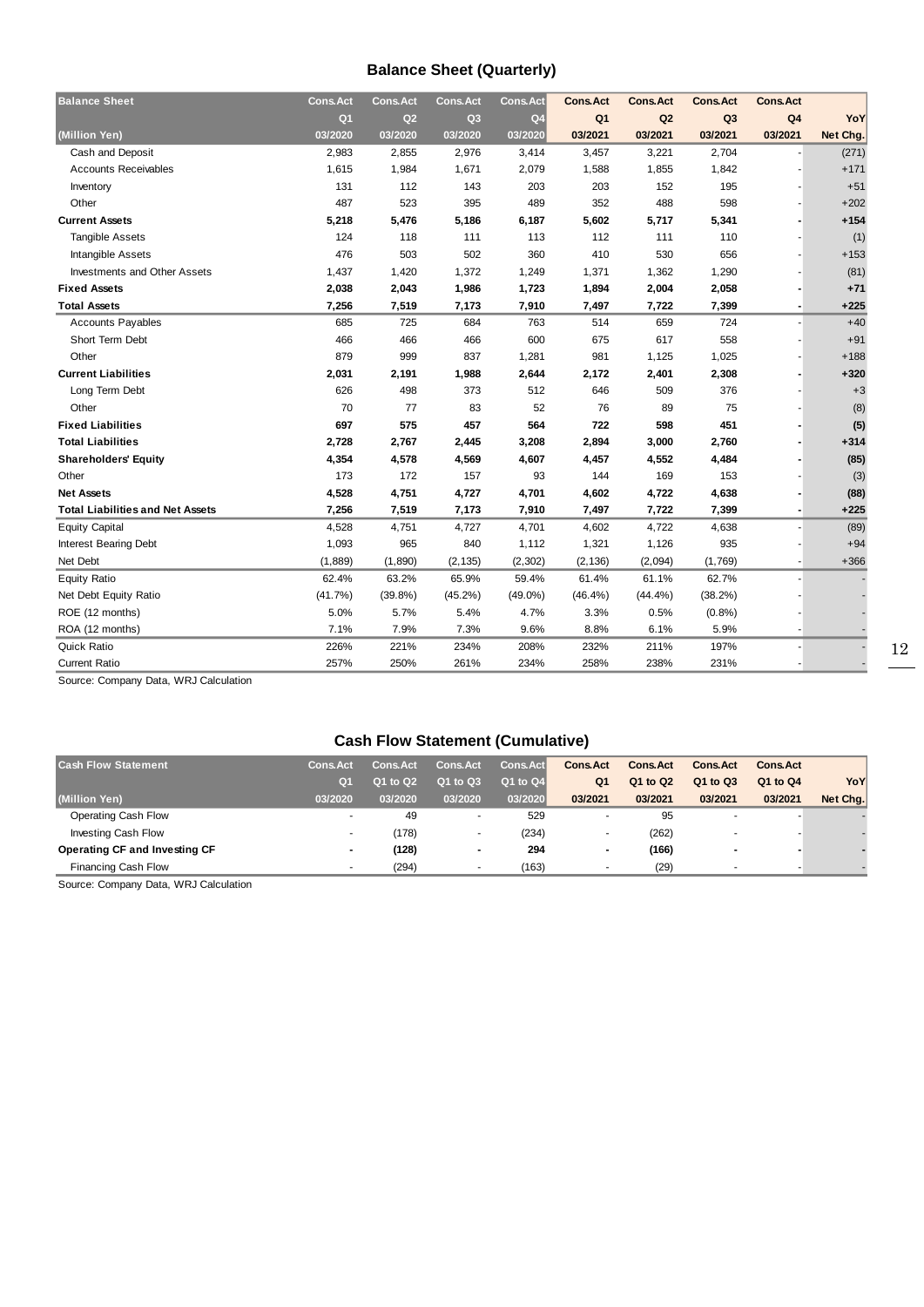#### **FY03/2021 Company Forecasts**

FY03/2021 initial Company forecasts (announced on 15 May 2020) have remained unchanged, going for prospective sales of ¥13,000m (up 1.7% YoY), operating profit of minus ¥200m (versus ¥732m in the previous year), recurring profit of minus ¥200m (¥771m) and profit attributable to owners of parent of minus ¥372m (¥219m), while operating profit margin of minus 1.5% (down 7.3% points). At the same time, Company forecasts have remained unchanged for prospective annual dividend, going for ¥10.00 per share.



Source: Company Data, WRJ Calculation (Q3 and Q4 FY03/2021: H2 Company forecasts, pro rata)

For FY03/2019, the Company paid annual dividend of ¥9.00 per share, implying payout ratio of 28.0%, which was followed by annual dividend of ¥9.00 per share, implying payout ratio of 40.1%, for FY03/2020, when profit attributable to owners of parent came down sharply due to impairment, suggesting that the Company basically made it a rule to pay dividend with a stability.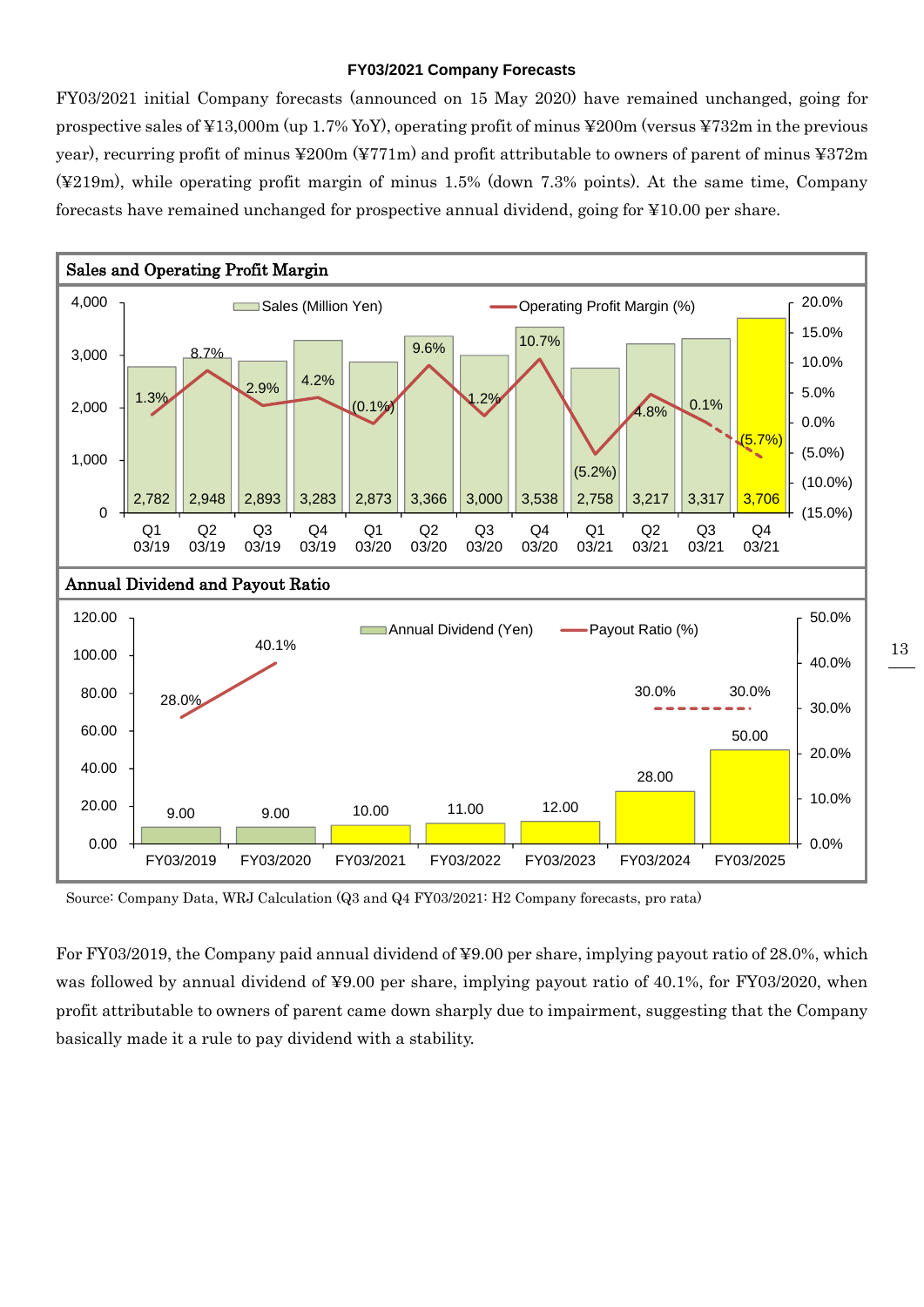Meanwhile, the Company has newly formulated basic policy for dividend on the occasion of announcing midterm management plan NEXT'S 2025. For the initial three years (FY03/2021 to FY03/2023) of its period to correspond to that of active investments, the Company is to continue increasing dividend by ¥1 every year, while planning to introduce performance-based dividend payment for the last two years (FY03/2024 to FY03/2025) or a period of monetization, with a target to achieve payout ratio of 30.0%. For FY03/2021, the Company is to inevitably suffer from damages on capital available for dividend payment, but to increase dividend over the previous year, given a conviction for prospective earnings of NEXT'S 2025 to be met.

|                                                  | FY03/2021 Company Forecasts and Actual Results |                              |                      |                                   |                                   |                                                             |  |  |  |  |
|--------------------------------------------------|------------------------------------------------|------------------------------|----------------------|-----------------------------------|-----------------------------------|-------------------------------------------------------------|--|--|--|--|
| <b>Consolidated Fiscal Year</b><br>(Million Yen) | <b>Date</b>                                    | <b>Event</b>                 | <b>Sales</b>         | <b>Operating</b><br><b>Profit</b> | <b>Profit</b>                     | Recurring Profit Attributable to<br><b>Owners of Parent</b> |  |  |  |  |
| FY03/2021CoE                                     | 15-May-20                                      | Q4 Results                   | 13,000               | (200)                             | (200)                             | (372)                                                       |  |  |  |  |
| FY03/2021CoE                                     | 07-Aug-20                                      | Q1 Results                   | 13,000               | (200)                             | (200)                             | (372)                                                       |  |  |  |  |
| FY03/2021CoE                                     | 13-Nov-20                                      | Q2 Results                   | 13,000               | (200)                             | (200)                             | (372)                                                       |  |  |  |  |
| FY03/2021CoE                                     | 12-Feb-21                                      | Q3 Results                   | 13,000               | (200)                             | (200)                             | (372)                                                       |  |  |  |  |
|                                                  |                                                | Amount of Gap<br>Rate of Gap | $\mathbf{0}$<br>0.0% | 0                                 | $\Omega$                          | $\mathbf{0}$                                                |  |  |  |  |
| FY03/2021CoE                                     | 15-May-20                                      | Q4 Results                   | 13,000               | (200)                             | (200)                             | (372)                                                       |  |  |  |  |
| FY03/2021CoE                                     | 12-Feb-21                                      | Q3 Results                   | 13,000               | (200)                             | (200)                             | (372)                                                       |  |  |  |  |
|                                                  |                                                | Amount of Gap                | $\mathbf{0}$         | $\overline{0}$                    | $\Omega$                          | U                                                           |  |  |  |  |
|                                                  |                                                | Rate of Gap                  | 0.0%                 |                                   |                                   |                                                             |  |  |  |  |
| <b>Consolidated Half Year</b><br>(Million Yen)   | <b>Date</b>                                    | Event                        | <b>Sales</b>         | <b>Operating</b><br><b>Profit</b> | <b>Profit</b>                     | Recurring Profit Attributable to<br><b>Owners of Parent</b> |  |  |  |  |
| Q1 to Q2 FY03/2021CoE                            | 15-May-20                                      | Q4 Results                   | 6,000                | (340)                             | (340)                             | (411)                                                       |  |  |  |  |
| Q1 to Q2 FY03/2021CoE                            | 07-Aug-20                                      | Q1 Results                   | 6,000                | (340)                             | (340)                             | (411)                                                       |  |  |  |  |
| Q1 to Q2 FY03/2021Act                            | 13-Nov-20                                      | Q <sub>2</sub> Results       | 5,976                | 9                                 | 31                                | (15)                                                        |  |  |  |  |
|                                                  |                                                | Amount of Gap                | (24)                 | 349                               | 371                               | 396                                                         |  |  |  |  |
|                                                  |                                                | Rate of Gap                  | (0.4% )              |                                   |                                   |                                                             |  |  |  |  |
| Q1 to Q2 FY03/2021CoE                            | 15-May-20                                      | Q4 Results                   | 6,000                | (340)                             | (340)                             | (411)                                                       |  |  |  |  |
| Q1 to Q2 FY03/2021Act                            | 13-Nov-20                                      | Q <sub>2</sub> Results       | 5,976                | 9                                 | 31                                | (15)                                                        |  |  |  |  |
|                                                  |                                                | Amount of Gap                | (24)                 | 349                               | 371                               | 396                                                         |  |  |  |  |
|                                                  |                                                | Rate of Gap                  | (0.4% )              |                                   |                                   |                                                             |  |  |  |  |
| <b>Consolidated Half Year</b><br>(Million Yen)   | <b>Date</b>                                    | <b>Event</b>                 | <b>Sales</b>         | <b>Operating</b><br><b>Profit</b> | <b>Recurring</b><br><b>Profit</b> | <b>Profit Attributable to</b><br><b>Owners of Parent</b>    |  |  |  |  |
| Q3 to Q4 FY03/2021CoE                            | 15-May-20                                      | Q4 Results                   | 7,000                | 140                               | 140                               | 39                                                          |  |  |  |  |
| Q3 to Q4 FY03/2021CoE                            | 07-Aug-20                                      | Q1 Results                   | 7,000                | 140                               | 140                               | 39                                                          |  |  |  |  |
| Q3 to Q4 FY03/2021CoE                            | 13-Nov-20                                      | Q2 Results                   | 7,024                | (209)                             | (231)                             | (357)                                                       |  |  |  |  |
|                                                  |                                                | Amount of Gap<br>Rate of Gap | 24<br>0.3%           | (349)                             | (371)                             | (396)                                                       |  |  |  |  |
| Q3 to Q4 FY03/2021CoE                            | 12-Feb-21                                      | Q3 Results                   | 7,024                | (209)                             | (231)                             | (357)                                                       |  |  |  |  |
|                                                  |                                                | Amount of Gap<br>Rate of Gap | $\mathbf{0}$<br>0.0% | $\Omega$                          | $\Omega$                          | $\mathbf 0$                                                 |  |  |  |  |
| Q3 to Q4 FY03/2021CoE                            | 15-May-20                                      | Q4 Results                   | 7,000                | 140                               | 140                               | 39                                                          |  |  |  |  |
| Q3 to Q4 FY03/2021CoE                            | 12-Feb-21                                      | Q3 Results                   | 7.024                | (209)                             | (231)                             | (357)                                                       |  |  |  |  |
|                                                  |                                                | Amount of Gap                | 24                   | (349)                             | (371)                             | (396)                                                       |  |  |  |  |
|                                                  |                                                | Rate of Gap                  | 0.3%                 |                                   |                                   |                                                             |  |  |  |  |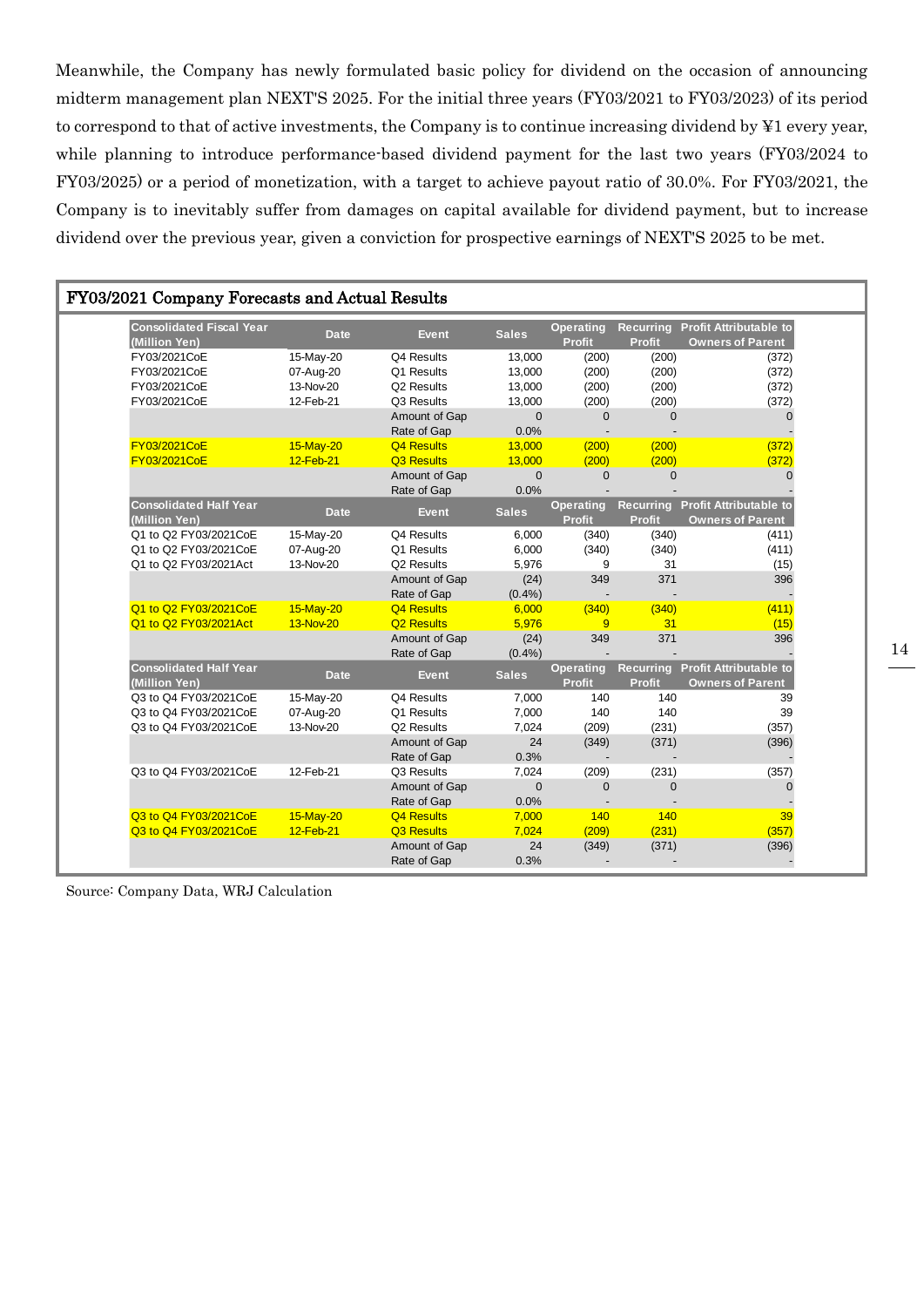#### **Long-Term Prospects**

On 15 May 2020, the Company announced the actual results of FY03/2020 and its 5-year midterm management plant NEXT'S 2025 (FY03/2021 to FY03/2025) at the same time. The Company is calling for prospective sales of ¥31,000m, operating profit of ¥3,300m and operating profit margin of 10.6% in FY03/2025 or the final year of the plan. Furthermore, it appears that the Company is planning to secure the same sort of growth of sales and earnings even longer term. Meanwhile, the Company has revealed its target to achieve ROE of 10% or higher as soon as possible versus ROE of 4.7% in FY03/2020. In FY03/2018, the Company saw ROE of 13.9%, which is higher than the target this time around, but it was attributable to oneoff factor that the Company saw gain on sale of investment securities as much as ¥399m at the extraordinary level.



Source: Company Data, WRJ Calculation

15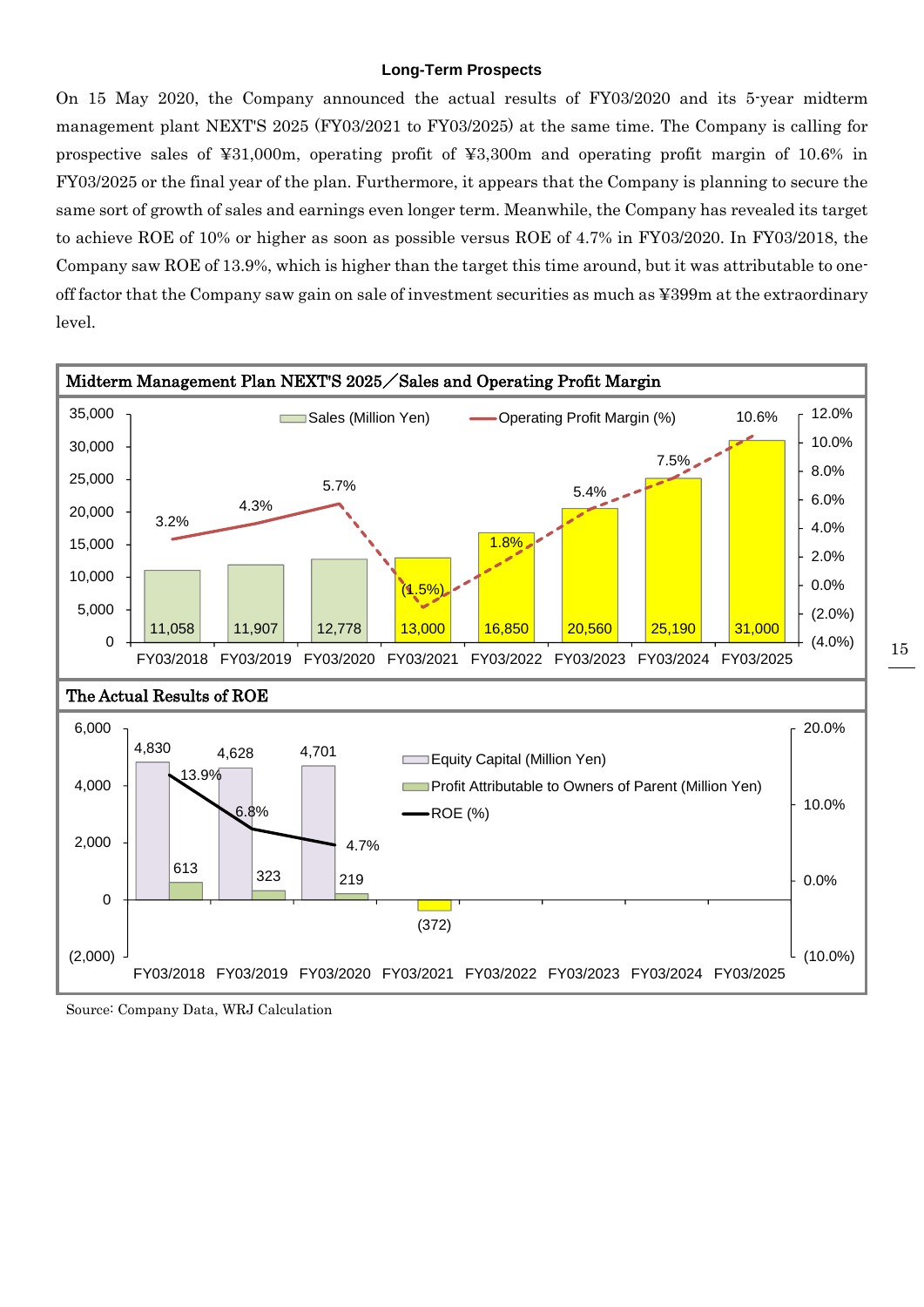When based on the actual results of FY03/2020, sales are expected to see CAGR of 19.4% and earnings CAGR of 35.1% over the 5-year period leading up to FY03/2025, implying a fast growth. By segment, sales and earnings on the Digital Marketing Business side will grow faster than those of the IT Infrastructure Business side. The Company has been running the operations on the IT Infrastructure Business side as the mainstay for earnings, while segment profit on the Digital Marketing Business side will exceed that of the IT Infrastructure Business side in FY03/2025. Over the 5-year period leading up to FY03/2025, the plan is calling for CAGR of 29.1% for sales and 65.3% for earnings on the Digital Marketing Business side versus 16.9% and 21.7%, respectively, on the IT Infrastructure Business side.



Source: Company Data, WRJ Calculation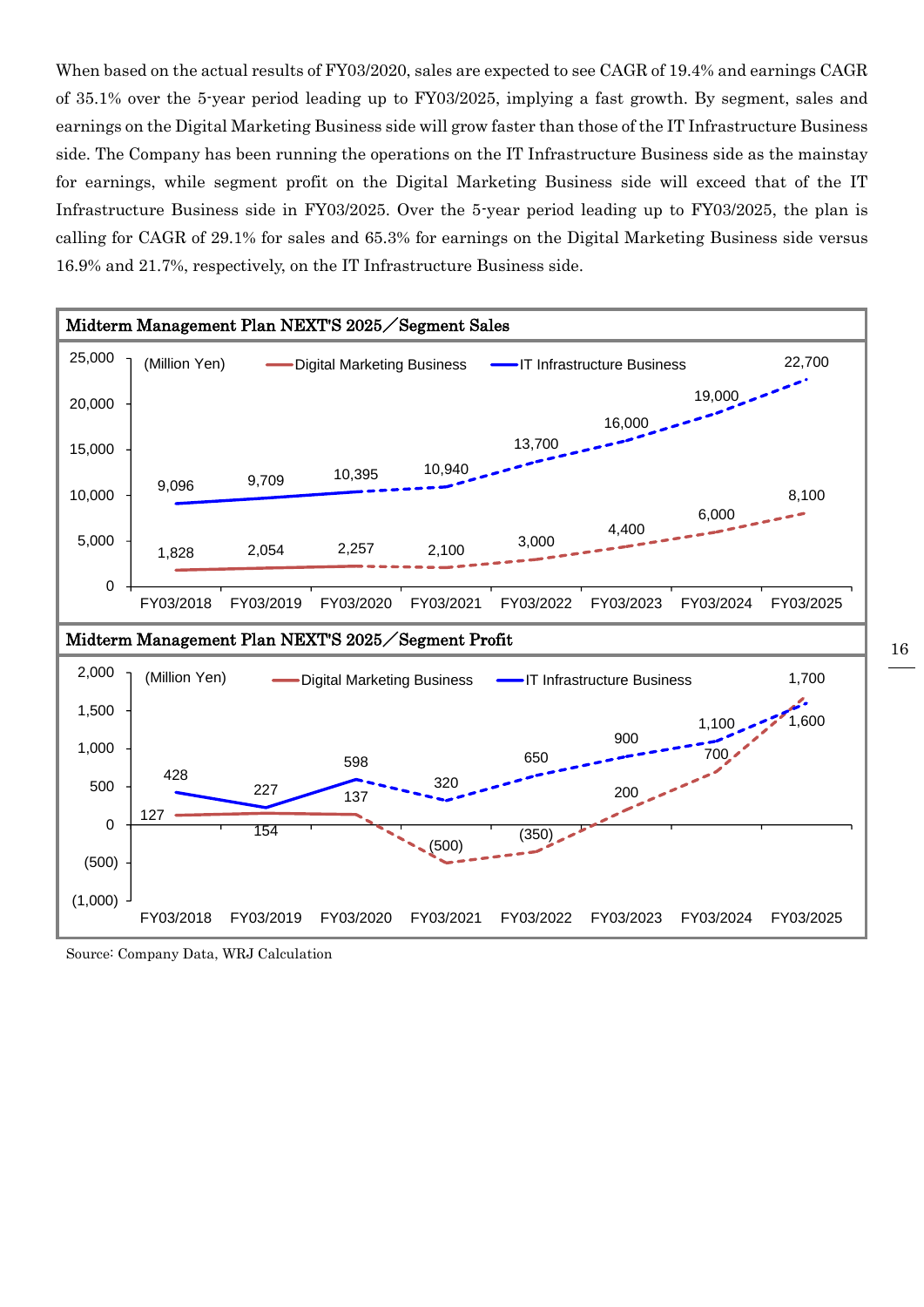#### **Digital Marketing Business**

Sales on the Digital Marketing Business side are expected to be driven by ARR. When based on the actual results of ¥1,270m in FY03/2020, the Company is calling for CAGR of 30.5% over the 5-year period leading up to FY03/2025, whose growth rate is roughly the same as that of segment sales. Meanwhile, in line with persistent increase in ARR, sales of front-end payments, etc. related to ARR are also expected to perform in the same manner. Furthermore, sales of Other stemming from domains not directly related to ARR are expected to benefit from take-off of new business, etc. toward FY03/2025, which is expected to become another driver for segment sales.



Source: Company Data, WRJ Calculation

#### **IT Infrastructure Business**

In order to beef up sales on the IT Infrastructure Business side, the Company is keen on raising the main KPIs, i.e., the number of client companies generating recurring fee revenues, the number of client companies taking advantage of cross-selling and sales per account executive, which is expected to help the Company to achieve the performance target of NEXT'S 2025. With respect to sales per account executive, FY03/2021 Company forecasts are going for ¥43.8m versus ¥51.9m for prospects in FY03/2025, which is expected to drive sales and earnings as a whole for this segment in particular.

In order to raise sales per account executive, the Company is to expand the range of merchandises to deal with and/or services to provide in the first place, while acquiring new client companies by opening new branches and/or doing so through acquisitions of business. The Company suggests that it has been seeing offers for acquisitions of business to succeed client companies of small trades since some time ago, while it is considered to be one of the choices to further pursue sales in the future for the Company to take such opportunities.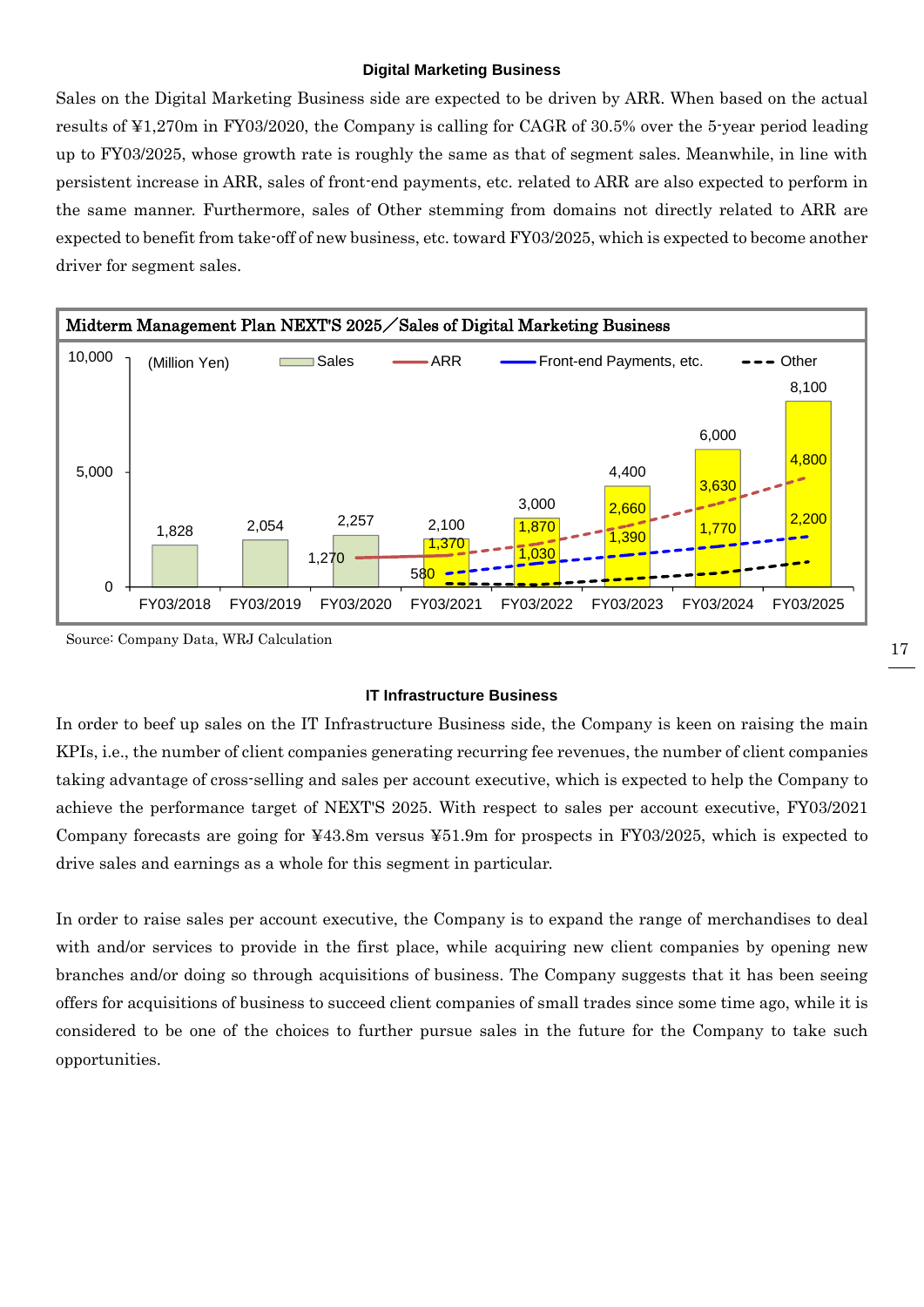## 4.0 Business Model

#### **Ratio of Continued Billing Revenues to Sales to Rise**

When the Company transitioned to a holding company structure in April 2018, the plan was revealed to set it as the basic growth model that the Company was to cultivate operations on the Digital Marketing Business side, taking advantage of earnings on the IT Infrastructure Business side. Most recently, the Company places the utmost emphasis on expanding continued billing revenues (ARR) related to Cloud CIRCUS, while the Company is exposed to continued billing revenues (recurring fee revenues) also on the IT Infrastructure Business side at the same time. For the actual results in FY03/2020, the Company has disclosed the absolute amounts of both. Raito of continued billing revenues to sales stands at 41.7% for the Company, when we simply add up both and compare with sales as a whole for the Company.



Source: Company Data, WRJ Calculation

Meanwhile, we estimate ratio of continued billing revenue to sales to reach 44.1% (up 2.4% points from the actual results in FY03/2020) for FY03/2025, implying that the Company is planning to steadily increase its exposure to continued billing revenues during the period of midterm management plan NEXT'S 2025. The outlook for prospective ARR is disclosed, but the outlook for prospective recurring fee revenues is not disclosed. Still, the outlook for prospective sales on the IT Infrastructure Business side as a whole is disclosed. Our estimates assume that the growth rate on the IT Infrastructure Business side as a whole matches the growth rate in recurring fee revenues, while assuming that ratio of continued billing revenues to sales will rise linearly through FY03/2020 to FY03/2025.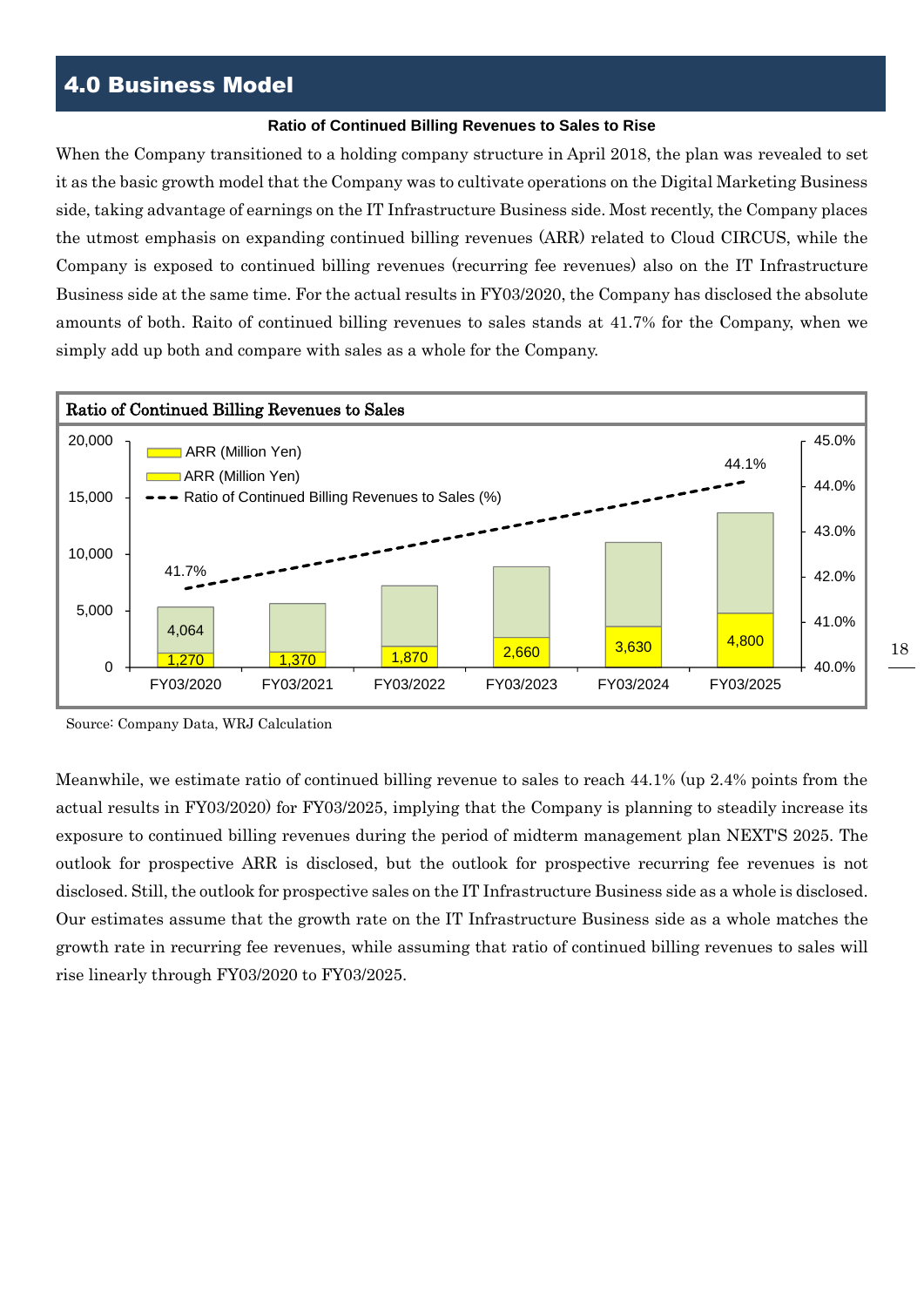In the first place, the Company, which has been developing its operations principally on the IT Infrastructure Business side for earnings, is currently in the process of shifting its management focus to those on the Digital Marketing Business side with Cloud CIRCUS as the mainstay. Thus, ARR has remained insignificant to date, when compared with sales as a whole for the Company. However, when recurring fee revenues are added, it is estimated that the Company is heavily involved with continued billing revenues. More importantly, it appears that the Company is going for a situation that ARR will grow faster than recurring fee revenues. Thus, the Company is to become a SaaS company based on ARR for earnings from a long-term perspective.



Source: Company Data, WRJ Calculation

Based on the Company's disclosure, ARR accounted for 9.9% of sales as a whole for the Company (ratio of ARR to Sales) in the actual results of FY03/2020. Meanwhile, midterm management plan NEXT'S 2025 assumes ratio of ARR to sales of 15.5% (up 5.5% points from FY03/2020) for FY03/2025, implying that increases in ARR will drive continued billing revenues as a whole for the Company. Compared with so-called major SaaS companies whose ARR exceeds ¥10,000m, the size of ARR for the Company appears to remain rather limited even for FY03/2025. However, midterm management plan NEXT'S 2025 assumes CAGR of 30.5% as mentioned earlier. In other words, the prospective growth rate for ARR may favorably compare with all those major SaaS companies.

19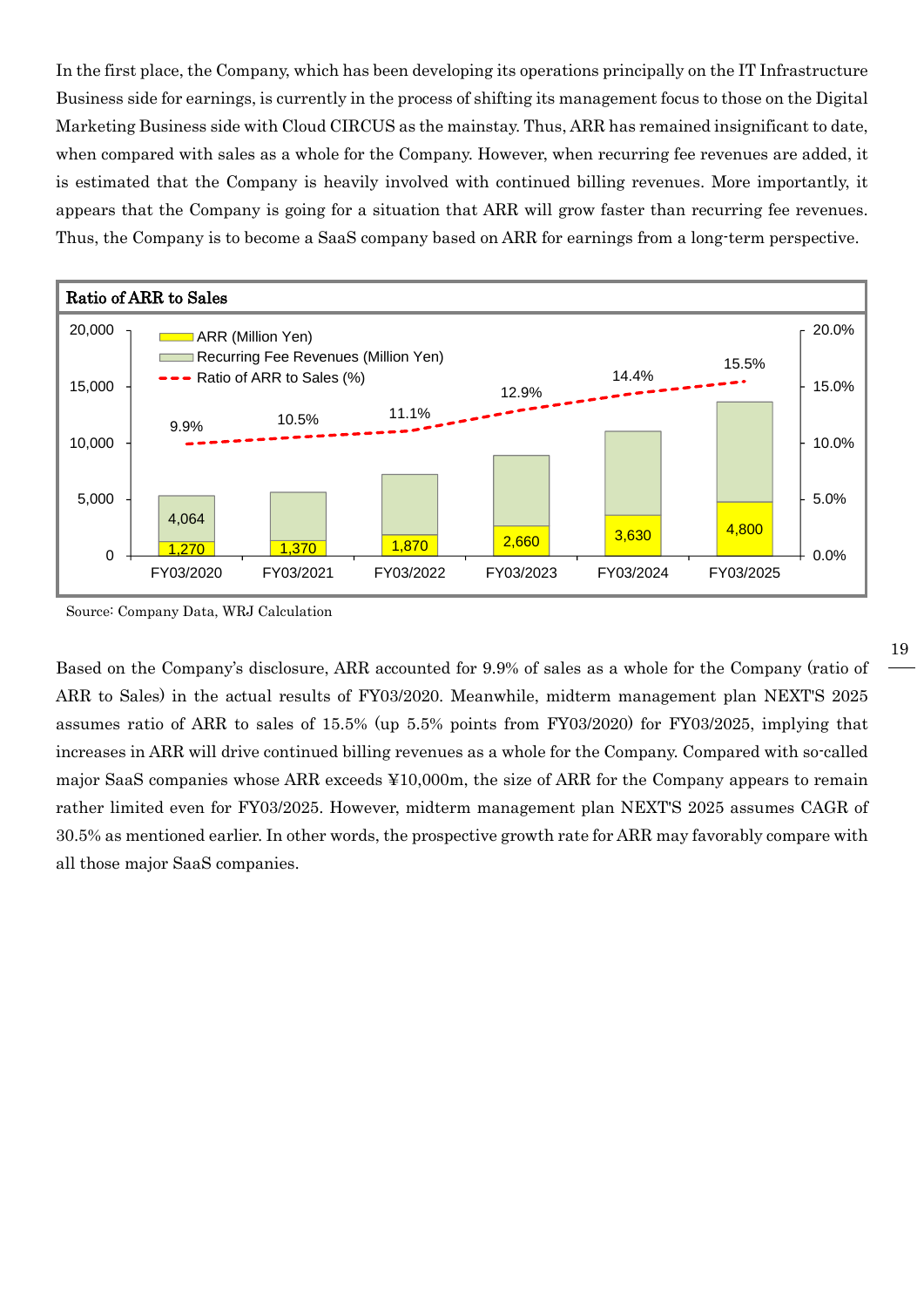## 5.0 Financial Statements

| <b>Income Statement</b>                        |                 |                 |                 |                 |                 |                 |                 |  |  |  |  |
|------------------------------------------------|-----------------|-----------------|-----------------|-----------------|-----------------|-----------------|-----------------|--|--|--|--|
| <b>Income Statement</b>                        | <b>Cons.Act</b> | <b>Cons.Act</b> | <b>Cons.Act</b> | <b>Cons.Act</b> | <b>Cons.Act</b> | <b>Cons.CoE</b> |                 |  |  |  |  |
|                                                | <b>FY</b>       | <b>FY</b>       | <b>FY</b>       | <b>FY</b>       | <b>FY</b>       | <b>FY</b>       | YoY             |  |  |  |  |
| (Million Yen)                                  | 03/2016         | 03/2017         | 03/2018         | 03/2019         | 03/2020         | 03/2021         | <b>Net Chg.</b> |  |  |  |  |
| <b>Sales</b>                                   | 10,171          | 10,282          | 11,058          | 11,907          | 12,778          | 13,000          | $+221$          |  |  |  |  |
| Cost of Sales                                  | 5,561           | 5,745           | 6,144           | 6,582           | 7,062           |                 |                 |  |  |  |  |
| <b>Gross Profit</b>                            | 4,609           | 4,536           | 4,914           | 5,325           | 5,715           |                 |                 |  |  |  |  |
| <b>SG&amp;A Expenses</b>                       | 4,106           | 4,271           | 4,555           | 4,807           | 4,982           |                 |                 |  |  |  |  |
| <b>Operating Profit</b>                        | 503             | 265             | 358             | 517             | 732             | (200)           | (932)           |  |  |  |  |
| Non Operating Balance                          | 41              | 20              | 18              | 55              | 38              |                 | (38)            |  |  |  |  |
| <b>Recurring Profit</b>                        | 544             | 285             | 376             | 573             | 771             | (200)           | (971)           |  |  |  |  |
| <b>Extraordinary Balance</b>                   | (33)            | (103)           | 389             | 25              | (111)           |                 |                 |  |  |  |  |
| Profit before Income Taxes                     | 510             | 182             | 766             | 598             | 659             |                 |                 |  |  |  |  |
| <b>Total Income Taxes</b>                      | 261             | 174             | 169             | 289             | 441             |                 |                 |  |  |  |  |
| NP Belonging to Non-Controlling SHs            | (3)             | 2               | (16)            | (13)            | (1)             |                 |                 |  |  |  |  |
| <b>Profit Attributable to Owners of Parent</b> | 253             | 5               | 613             | 323             | 219             | (372)           | (591)           |  |  |  |  |
| Sales YoY                                      | $+17.1%$        | $+1.1%$         | $+7.5%$         | $+7.7%$         | $+7.3%$         | $+1.7%$         |                 |  |  |  |  |
| Operating Profit YoY                           | (32.6%)         | (47.3%)         | $+35.1%$        | $+44.4%$        | $+41.6%$        |                 |                 |  |  |  |  |
| <b>Recurring Profit YoY</b>                    | $(38.0\%)$      | (47.6%)         | $+31.9%$        | $+52.3%$        | $+34.5%$        |                 |                 |  |  |  |  |
| Profit Attributable to Owners of Parent YoY    | (57.3%)         | (97.7%)         |                 | (47.3%)         | $(32.0\%)$      |                 |                 |  |  |  |  |
| Gross Profit Margin                            | 45.3%           | 44.1%           | 44.4%           | 44.7%           | 44.7%           |                 |                 |  |  |  |  |
| Sales to SG&A Expenses Ratio                   | 40.4%           | 41.5%           | 41.2%           | 40.4%           | 39.0%           |                 |                 |  |  |  |  |
| <b>Operating Profit Margin</b>                 | 5.0%            | 2.6%            | 3.2%            | 4.3%            | 5.7%            | $(1.5\%)$       | (7.3%)          |  |  |  |  |
| <b>Recurring Profit Margin</b>                 | 5.4%            | 2.8%            | 3.4%            | 4.8%            | 6.0%            | $(1.5\%)$       | $(7.6\%)$       |  |  |  |  |
| Profit Attributable to Owners of Parent Margin | 2.5%            | 0.1%            | 5.5%            | 2.7%            | 1.7%            | $(2.9\%)$       | $(4.6\%)$       |  |  |  |  |
| Total Income Taxes∕Profit before Income Taxes  | 51.2%           | 95.5%           | 22.1%           | 48.3%           |                 |                 |                 |  |  |  |  |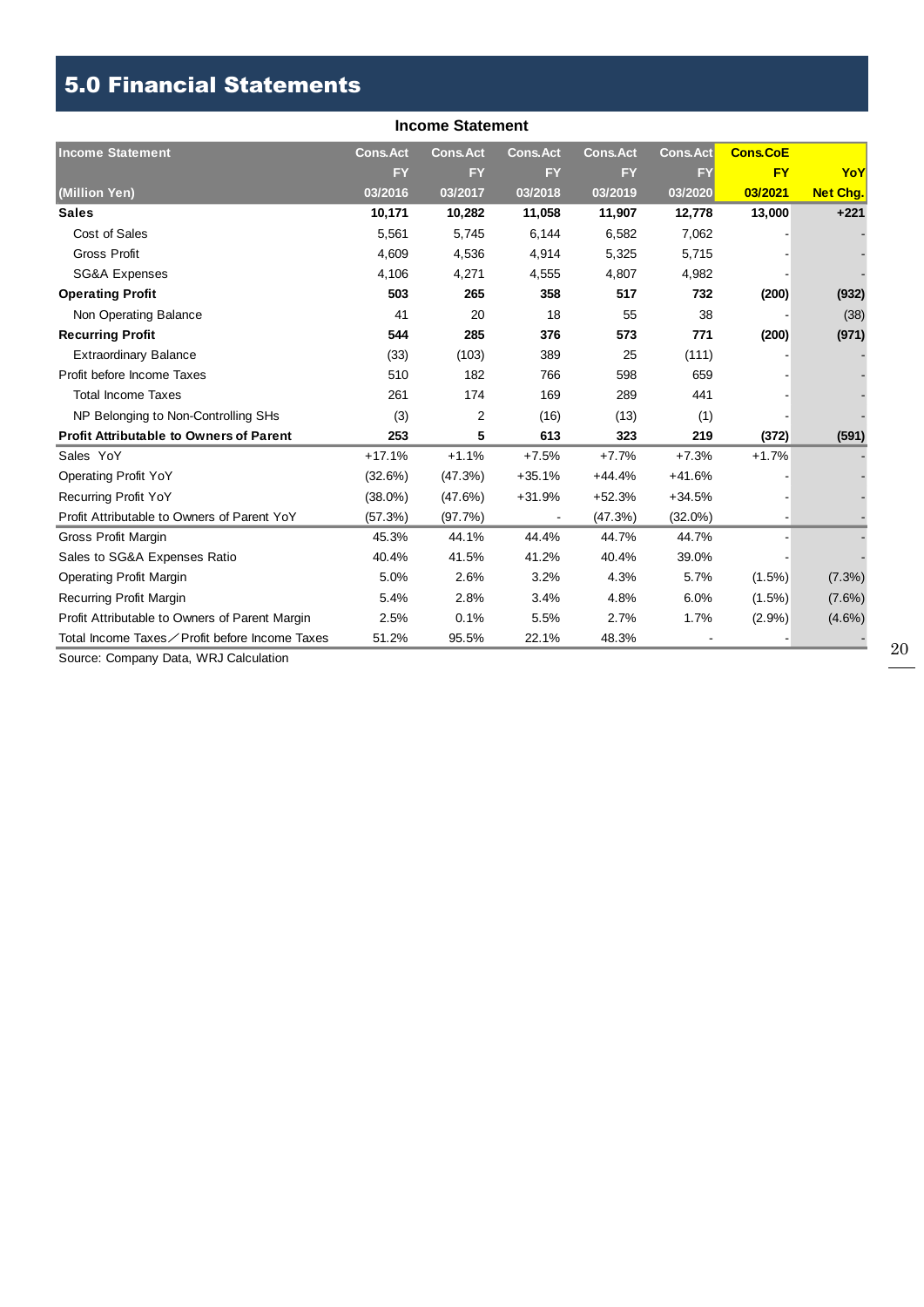## **Segmented Information**

| <b>Segmented Information</b>      | <b>Cons.Act</b> | <b>Cons.Act</b> | <b>Cons.Act</b> | <b>Cons.Act</b> | <b>Cons.Act</b> | <b>Cons.CoE</b> |                 |
|-----------------------------------|-----------------|-----------------|-----------------|-----------------|-----------------|-----------------|-----------------|
|                                   | <b>FY</b>       | <b>FY</b>       | <b>FY</b>       | <b>FY</b>       | <b>FY</b>       | <b>FY</b>       | YoY             |
| (Million Yen)                     | 03/2016         | 03/2017         | 03/2018         | 03/2019         | 03/2020         | 03/2021         | <b>Net Chg.</b> |
| <b>Digital Marketing Business</b> |                 |                 | 1,828           | 2,054           | 2,257           | 2,100           | (157)           |
| <b>IT Infrastructure Business</b> |                 | $\blacksquare$  | 9,096           | 9,709           | 10,395          | 10,940          | $+544$          |
| <b>CVC Business</b>               |                 |                 |                 |                 | 0               |                 |                 |
| <b>Overseas Business</b>          |                 |                 | 132             | 141             | 121             |                 |                 |
| Other                             |                 |                 |                 |                 | 4               |                 |                 |
| <b>Sales</b>                      | 10,171          | 10,282          | 11,058          | 11,907          | 12,778          | 13,000          | $+221$          |
| <b>Digital Marketing Business</b> |                 |                 | 127             | 154             | 137             | (500)           | (637)           |
| <b>IT Infrastructure Business</b> |                 |                 | 428             | 227             | 598             | 320             | (278)           |
| <b>CVC Business</b>               |                 |                 | (45)            | (30)            | (51)            |                 |                 |
| Overseas Business                 |                 |                 | 14              | (11)            | 3               |                 |                 |
| Other                             |                 |                 |                 | (4)             | (14)            |                 |                 |
| <b>Segment Profit</b>             |                 |                 | 524             | 335             | 673             |                 |                 |
| Adjustments                       |                 |                 | (165)           | 181             | 59              |                 |                 |
| <b>Operating Profit</b>           | 503             | 265             | 358             | 517             | 732             | (200)           | (932)           |
| <b>Digital Marketing Business</b> |                 | $\blacksquare$  | 7.0%            | 7.5%            | 6.1%            | $(23.8\%)$      | $(29.9\%)$      |
| <b>IT Infrastructure Business</b> |                 |                 | 4.7%            | 2.3%            | 5.8%            | 2.9%            | $(2.8\%)$       |
| <b>CVC Business</b>               |                 |                 |                 |                 |                 |                 |                 |
| <b>Overseas Business</b>          |                 |                 | 10.8%           | $(8.2\%)$       | 2.5%            |                 |                 |
| Other                             |                 |                 |                 |                 | $(363.0\%)$     |                 |                 |
| <b>Operating Profit Margin</b>    | 5.0%            | 2.6%            | 3.2%            | 4.3%            | 5.7%            | (1.5%)          | (7.3%)          |

Source: Company Data, WRJ Calculation

#### **Per Share Data**

| <b>Per Share Data</b>                    | <b>Cons.Act</b> | <b>Cons.Act</b> | <b>Cons.Act</b> | <b>Cons.Act</b> | <b>Cons.Act</b> | <b>Cons.CoE</b> |                 |
|------------------------------------------|-----------------|-----------------|-----------------|-----------------|-----------------|-----------------|-----------------|
| (Before Adjustments for Split)           | <b>FY</b>       | <b>FY</b>       | <b>FY</b>       | <b>FY</b>       | <b>FY</b>       | <b>FY</b>       | YoY             |
| (Yen)                                    | 03/2016         | 03/2017         | 03/2018         | 03/2019         | 03/2020         | 03/2021         | <b>Net Chg.</b> |
| No. of Shares FY End (thousand shares)   | 10,240          | 10,240          | 10,240          | 10,240          | 10,240          |                 |                 |
| Earnings $\angle$ EPS (thousand shares)  | 10,195          | 10,193          | 10,101          | 10,060          | 9,797           |                 |                 |
| Treasury Shares FY End (thousand shares) | 44              | 139             | 139             | 475             | 409             |                 |                 |
| Earnings per Share                       | 24.82           | 0.58            | 60.74           | 32.15           | 22.45           | (37.97)         |                 |
| Earnings per Share (fully diluted)       | 24.41           |                 |                 |                 |                 |                 |                 |
| Book Value per Share                     | 400.57          | 393.04          | 478.21          | 473.95          | 478.24          |                 |                 |
| Dividend per Share                       | 9.00            | 9.00            | 12.00           | 9.00            | 9.00            | 10.00           |                 |
| <b>Per Share Data</b>                    | <b>Cons.Act</b> | <b>Cons.Act</b> | <b>Cons.Act</b> | <b>Cons.Act</b> | <b>Cons.Act</b> | <b>Cons.CoE</b> |                 |
| (After Adjustments for Split)            | <b>FY</b>       | <b>FY</b>       | <b>FY</b>       | <b>FY</b>       | <b>FY</b>       | <b>FY</b>       | YoY             |
| (Yen)                                    | 03/2016         | 03/2017         | 03/2018         | 03/2019         | 03/2020         | 03/2021         | <b>Net Chg.</b> |
| Share Split Factor                       |                 |                 |                 |                 |                 |                 |                 |
| Earnings per Share                       | 24.82           | 0.58            | 60.74           | 32.15           | 22.45           | (37.97)         |                 |
| Book Value per Share                     | 400.57          | 393.04          | 478.21          | 473.95          | 478.24          |                 |                 |
| Dividend per Share                       | 9.00            | 9.00            | 12.00           | 9.00            | 9.00            | 10.00           |                 |
| Payout Ratio                             | 36.3%           | 1,551.7%        | 19.8%           | 28.0%           | 40.1%           |                 |                 |

Source: Company Data, WRJ Calculation

21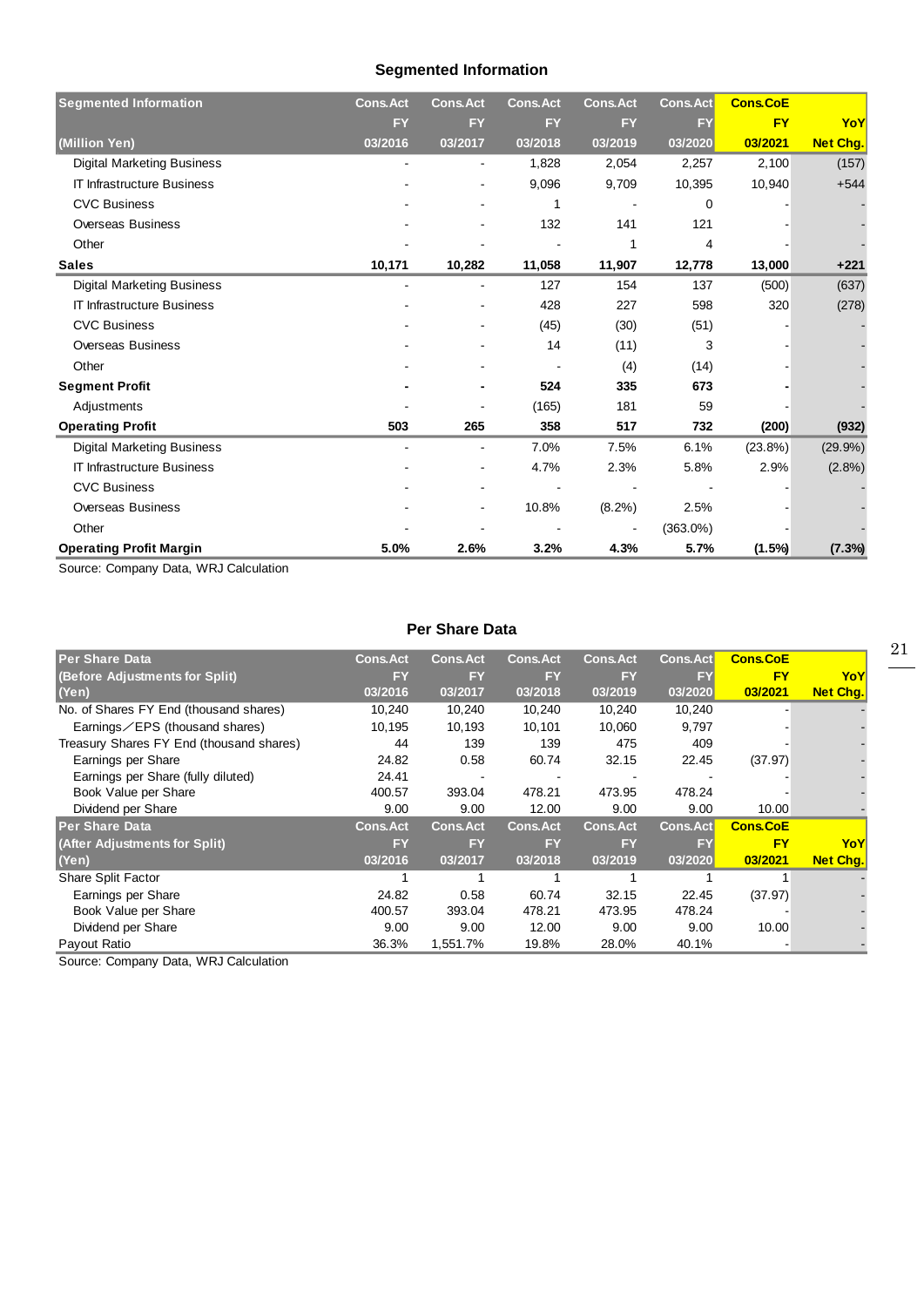#### **Balance Sheet**

| <b>Balance Sheet</b>                    | <b>Cons.Act</b> | <b>Cons.Act</b> | <b>Cons.Act</b> | <b>Cons.Act</b> | <b>Cons.Act</b> | <b>Cons.CoE</b> |                 |
|-----------------------------------------|-----------------|-----------------|-----------------|-----------------|-----------------|-----------------|-----------------|
|                                         | <b>FY</b>       | <b>FY</b>       | <b>FY</b>       | <b>FY</b>       | <b>FY</b>       | <b>FY</b>       | YoY             |
| (Million Yen)                           | 03/2016         | 03/2017         | 03/2018         | 03/2019         | 03/2020         | 03/2021         | <b>Net Chg.</b> |
| Cash and Deposit                        | 2,638           | 2,221           | 3,718           | 3,293           | 3,414           |                 |                 |
| <b>Accounts Receivables</b>             | 1,597           | 1,772           | 1,684           | 1,918           | 2,079           |                 |                 |
| Inventory                               | 66              | 89              | 104             | 106             | 203             |                 |                 |
| Other                                   | 398             | 416             | 420             | 801             | 489             |                 |                 |
| <b>Current Assets</b>                   | 4,700           | 4,498           | 5,927           | 6,119           | 6,187           |                 |                 |
| <b>Tangible Assets</b>                  | 172             | 108             | 99              | 116             | 113             |                 |                 |
| Intangible Assets                       | 927             | 531             | 398             | 499             | 360             |                 |                 |
| <b>Investments and Other Assets</b>     | 728             | 756             | 1,320           | 1,482           | 1,249           |                 |                 |
| <b>Fixed Assets</b>                     | 1,828           | 1,396           | 1,819           | 2,098           | 1,723           |                 |                 |
| <b>Total Assets</b>                     | 6,529           | 5,894           | 7,747           | 8,218           | 7,910           |                 |                 |
| <b>Accounts Payables</b>                | 640             | 681             | 766             | 810             | 763             |                 |                 |
| Short Term Debt                         | 333             | 346             | 400             | 466             | 600             |                 |                 |
| Other                                   | 904             | 684             | 1,222           | 1,465           | 1,281           |                 |                 |
| <b>Current Liabilities</b>              | 1,878           | 1,712           | 2,388           | 2,742           | 2,644           |                 |                 |
| Long Term Debt                          | 559             | 200             | 466             | 751             | 512             |                 |                 |
| Other                                   | $\mathbf{1}$    | 11              | 26              | 93              | 52              |                 |                 |
| <b>Fixed Liabilities</b>                | 561             | 211             | 493             | 845             | 564             |                 |                 |
| <b>Total Liabilities</b>                | 2,440           | 1,923           | 2,881           | 3,588           | 3,208           |                 |                 |
| <b>Shareholders' Equity</b>             | 4,095           | 3,932           | 4,455           | 4,431           | 4,607           |                 |                 |
| Other                                   | (7)             | 38              | 409             | 198             | 93              |                 |                 |
| <b>Net Assets</b>                       | 4,088           | 3,970           | 4,865           | 4,629           | 4,701           |                 |                 |
| <b>Total Liabilities and Net Assets</b> | 6,529           | 5,894           | 7,747           | 8,218           | 7,910           |                 |                 |
| <b>Equity Capital</b>                   | 4,084           | 3,970           | 4,830           | 4,628           | 4,701           |                 |                 |
| Interest Bearing Debt                   | 893             | 546             | 866             | 1,218           | 1,112           |                 |                 |
| Net Debt                                | (1, 745)        | (1,674)         | (2, 852)        | (2,075)         | (2, 302)        |                 |                 |
| <b>Equity Ratio</b>                     | 62.6%           | 67.3%           | 62.3%           | 56.3%           | 59.4%           |                 |                 |
| Net Debt Equity Ratio                   | (42.7%)         | $(42.2\%)$      | $(59.1\%)$      | $(44.8\%)$      | $(49.0\%)$      |                 |                 |
| ROE (12 months)                         | 6.3%            | 0.1%            | 13.9%           | 6.8%            | 4.7%            |                 |                 |
| ROA (12 months)                         | 8.9%            | 4.6%            | 5.5%            | 7.2%            | 9.6%            |                 |                 |
| Quick Ratio                             | 225%            | 233%            | 226%            | 190%            | 208%            |                 |                 |
| <b>Current Ratio</b>                    | 250%            | 263%            | 248%            | 223%            | 234%            |                 |                 |

Source: Company Data, WRJ Calculation

#### **Cash Flow Statement**

| <b>Cash Flow Statement</b>           | <b>Cons.Act</b> | <b>Cons.Act</b> | <b>Cons.Act</b> | <b>Cons.Act</b> | <b>Cons.Act</b> | <b>Cons.CoE</b> |          |
|--------------------------------------|-----------------|-----------------|-----------------|-----------------|-----------------|-----------------|----------|
|                                      | <b>FY</b>       | FY              | <b>FY</b>       | <b>FY</b>       | <b>FY</b>       | FY              | YoY      |
| (Million Yen)                        | 03/2016         | 03/2017         | 03/2018         | 03/2019         | 03/2020         | 03/2021         | Net Chq. |
| Operating Cash Flow                  | 366             | 155             | 846             | 194             | 529             |                 |          |
| Investing Cash Flow                  | (762)           | (165)           | 401             | (537)           | (234)           |                 |          |
| <b>Operating CF and Investing CF</b> | (396)           | (10)            | 1,248           | (343)           | 294             |                 |          |
| <b>Financing Cash Flow</b>           | 705             | (403)           | 276             | (73)            | (163)           |                 |          |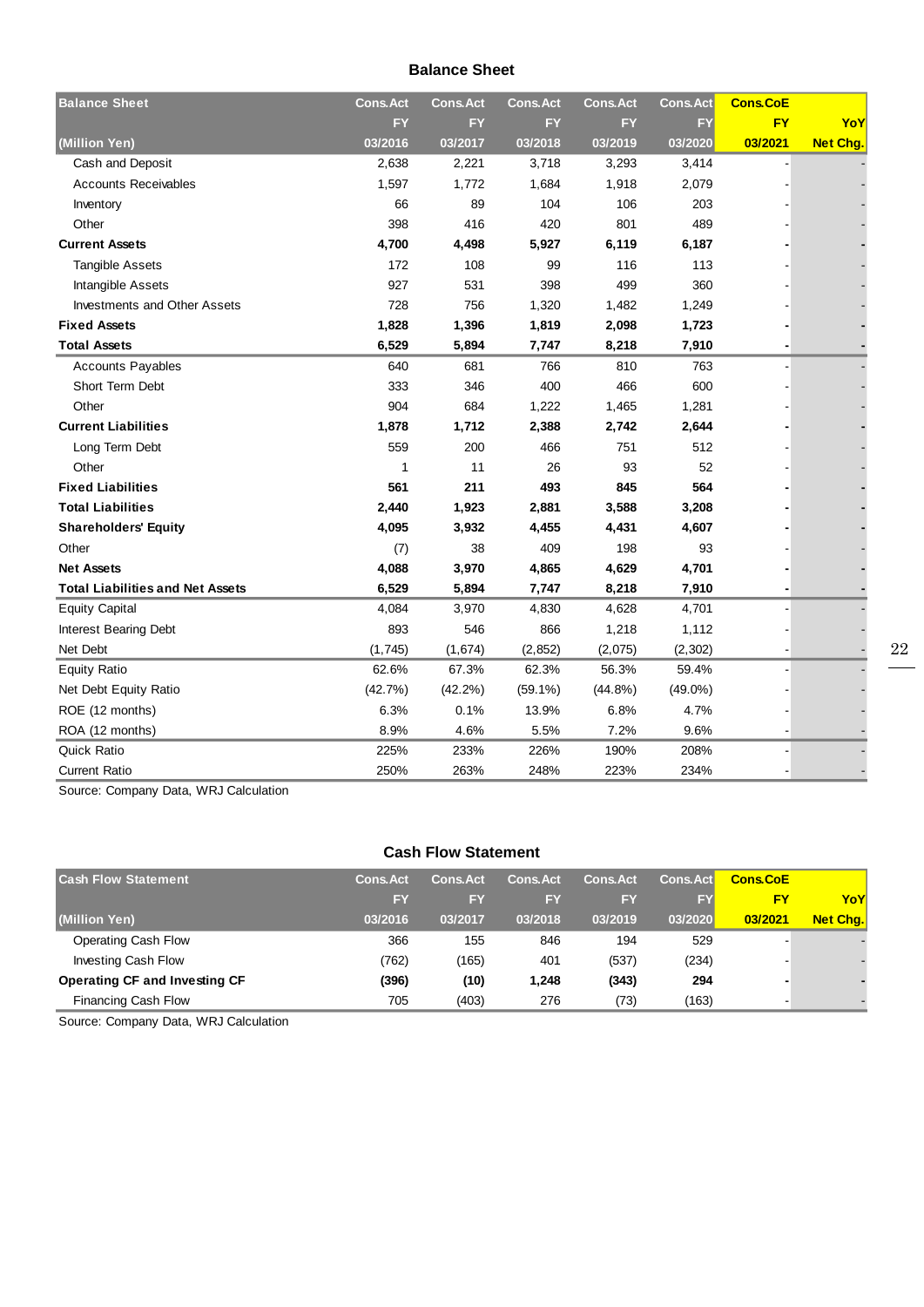## 6.0 Other Information

#### **Humanly Coping with Cutting Edge Technology**

On 21 February 1996, telecom-net limited company, the predecessor of the Company, was established by Hideyuki Hongo the current Representative Director and President. Having had been newly identified as Startia, Inc. in February 2004, the Company was listed on the Mothers of Tokyo Stock Exchange in December of the following year and on the first section of Tokyo Stock Exchange in February 2014. On 9 May of the same year, the Company announced its two-year recurring profit plan (FY03/2015 to FY03/2016). Further, after the transition to a holding company structure in April 2018, NEXT'S 2025 (FY03/2021 to FY03/2025) was announced as the first midterm management plan for the Company. According to Hongo, the announcement of NEXT'S 2025 this time around is of long-awaited, having had gone through considerable amount of internal discussions about how to utilize the Company's strengths for the prospective growth and calculation in a fairly precise manner having had been carried out since two years earlier than the transition to a holding company structure. Thus, he has a conviction for the performance target to be met.

Meanwhile, the Company, advocating "humanly coping with cutting edge technology", also advocates implementation of sustainability management, going for future growth by evolution on the two spindles, i.e., Innovation and Growth, assuming realization of SDGs. In terms of Innovation, the Company thoroughly implements digital transformation (DX) in-house and uses its track records to support developments of digital transformation (DX) at client companies. In terms of Growth, the Company aims at long-term and consistent growth in MRR or ARR, which is the key feature with them, on the Digital Marketing Business side, while pursuing growth on the IT Infrastructure Business side in the form of allocating resources on promotions on both recurring fee revenues and outright sale.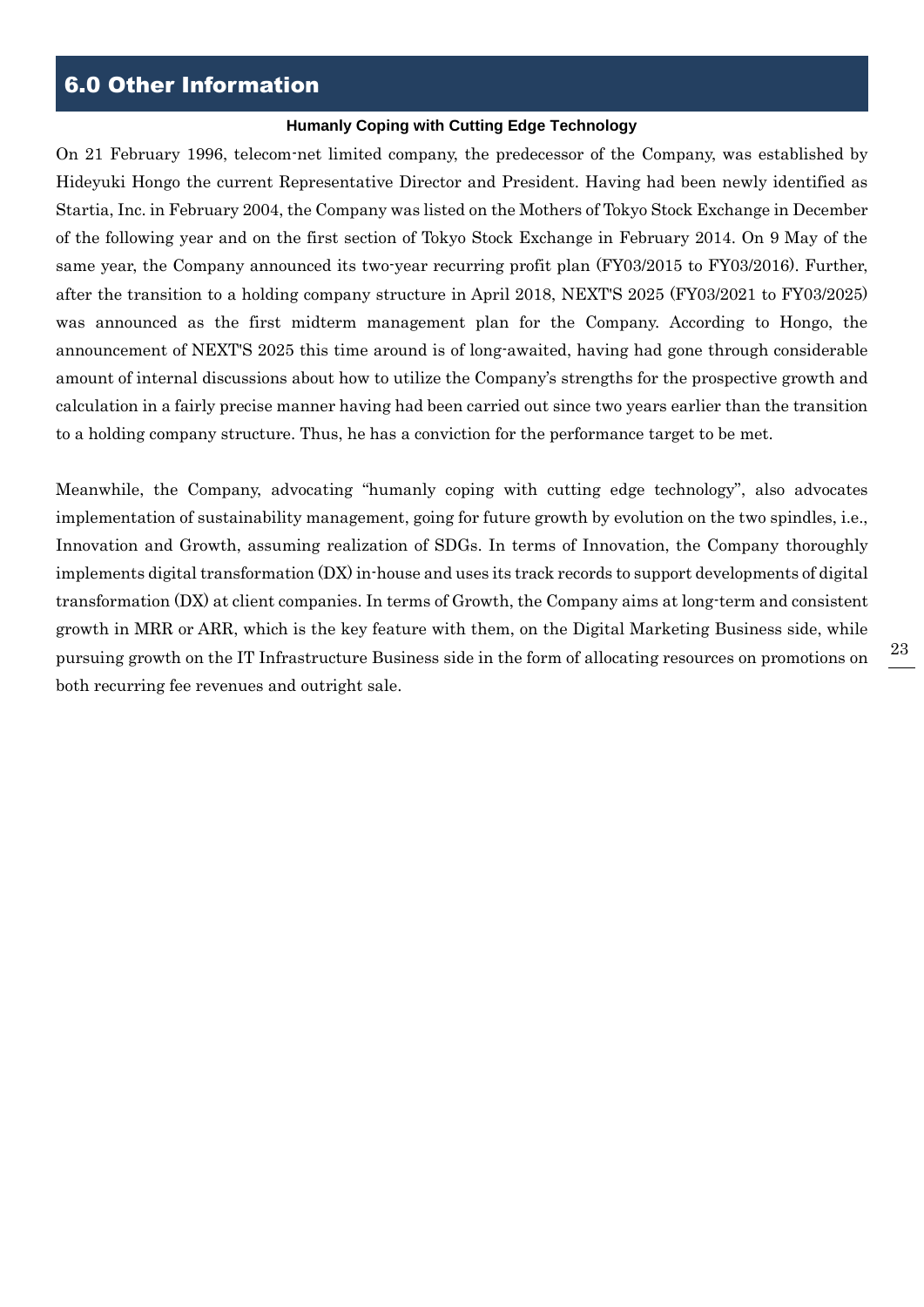#### **Company History**

| Date             | <b>Contents of Transitions</b>                                                       |
|------------------|--------------------------------------------------------------------------------------|
| February 1996    | Established telecom-net limited company (3-2, Yamaguchi, Tokorozawa-city,            |
|                  | Saitama-prefecture)                                                                  |
| October 1996     | Identified as ND Telecom Co., Ltd.                                                   |
| August 2003      | Head office, relocated to Shinjuku-ku, Tokyo                                         |
| February 2004    | Identified as Startia, Inc.                                                          |
| December 2005    | Listed on the Mothers of Tokyo Stock Exchange                                        |
| June 2006        | Launched "Digit@Link ActiBook" or software to create e-book                          |
| February 2008    | Launched "Secure SAMBA" or cloud storage services for offices                        |
| April 2009       | Established Startia Lab, Inc. (currently consolidated subsidiary)                    |
| May 2009         | Acquired shares of MAC OFFICE INC. (currently equity-accounted affiliate)            |
| October 2011     | Established STARTIASOFT INC. or joint company with Xi'an Zhenxiang Co., Ltd.         |
| January 2012     | Acquired shares of Urban Plan Inc. (currently equity accounted affiliate)            |
| September 2012   | Launched NetResQ or in-house IT network maintenance services                         |
| November 2012    | Started offering "ActiBook AR COCOAR" or services to create AR contents              |
| February 2014    | Listed on the first section of Tokyo Stock Exchange                                  |
| October 2015     | Acquired shares of NOS Ltd. (currently consolidated subsidiary)                      |
| <b>July 2016</b> | Acquired shares of BCMEDIA Co., Ltd. (currently consolidated subsidiary)             |
| February 2017    | Converted NOS Ltd. (currently consolidated subsidiary) into wholly owned             |
|                  | subsidiary through additional acquisitions of shares                                 |
| <b>July 2017</b> | Established Startia Will, Inc. (currently consolidated subsidiary)                   |
| November 2017    | Established Startia Split Preparation, Inc. (currently consolidated subsidiary,      |
|                  | Startia, Inc.)                                                                       |
| Ditto            | Established Startia Raise, Inc. (currently consolidated subsidiary)                  |
| Ditto            | Established Startia Asia Pte. Ltd. (currently consolidated subsidiary)               |
| Ditto            | Established Mtame, Inc. (currently consolidated subsidiary)                          |
| March 2018       | Established Startia Taiwan (currently consolidated subsidiary)                       |
| April 2018       | Acquired Startia Split Preparation, Inc. and Startia Raise, Inc. through absorption- |
|                  | type company split and transitioned to a holding company structure.                  |
| Ditto            | Identified as Startia Holdings, Inc. and Startia Split Preparation, Inc. as Startia, |
|                  | Inc.                                                                                 |
| March 2020       | Sold part of the shares of STARTIASOFT INC. and excluded it from the scope of        |
|                  | application of equity method                                                         |